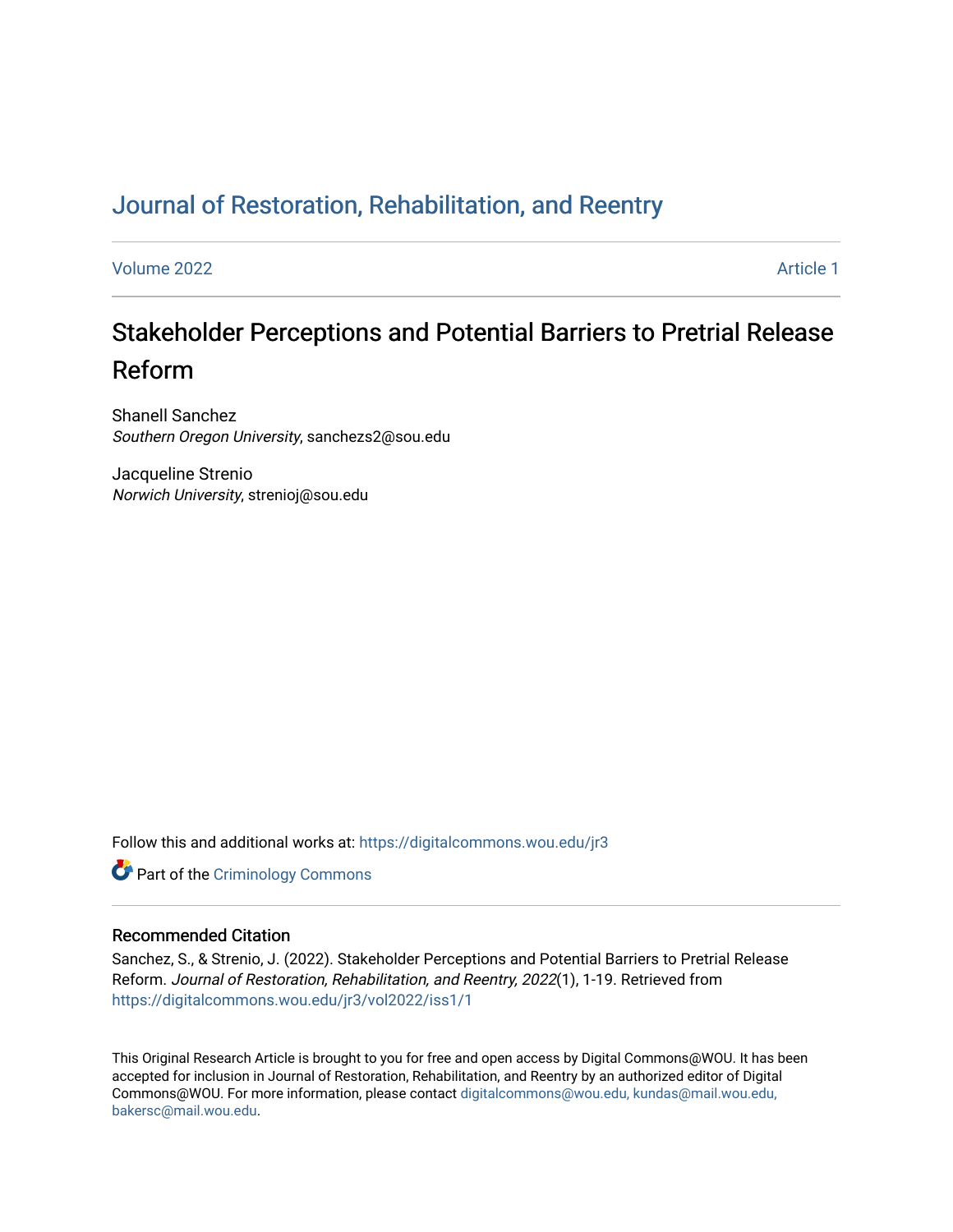# **Stakeholder Perceptions and Potential Barriers to Pretrial Release Reform**

Shanell Sanchez, Ph.D. *Southern Oregon University*

Jacqueline Strenio, Ph.D. *Norwich Univeristy*

Pretrial release reform is an important component of justice reinvestment initiatives. However, little work has examined the implementation process or stakeholder perceptions of the implementation of a pretrial release program. In this study, we explore the perceptions and experiences of stakeholders in the criminal justice system in a county in Oregon by conducting interviews with judges, district attorney's, defenders, and pretrial staff to assess their perceptions of the reform, including the county's adoption of the Virginia Pretrial Risk Assessment Instrument (VPRAI). Our findings highlight four main themes, which we labeled *Just Keep Them Out of System, The Tool Plus Experience, What Factors Are You Talking About, and Training Would Be Great.* Stakeholders generally had positive perceptions of pretrial release but expressed concern about potential barriers to successful implementation, including the risk assessment tool used, the factors evaluated, and the need for training. This research highlights the importance of assessing stakeholder perceptions when implementing reform efforts.

*Keywords*: Algorithmic risk assessment, stakeholder buy-in, implementation process, VPRAI

Shanell Sanchez, Ph.D. Associate Professor at Southern Oregon University. Her primary interests are inequality, race and ethnicity, and teaching pedagogy.

Jacqueline Strenio, Ph.D. Assistant Professor at Norwich University. She is a health and feminist economist currently researching the economic determinants and consequences of intimate partner violence

Funding details: This work was supported by the Oregon Criminal Justice Commission under their Justice Reinvestment Grant Program. Grant #19200227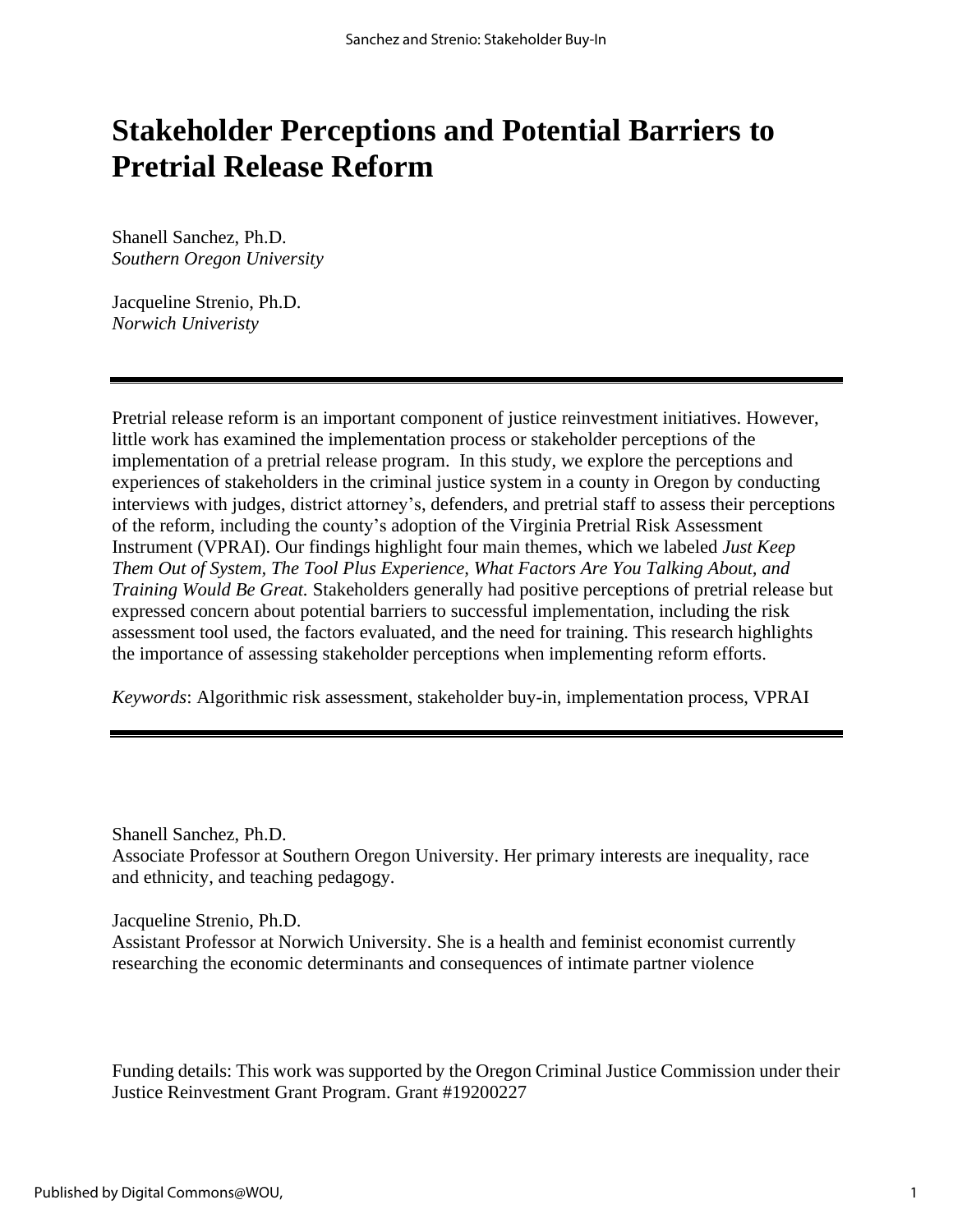#### **Stakeholder Perceptions and Potential Barriers to Pretrial Release Reform**

On average, there are 450,000 individuals in pretrial detention in the United States despite research noting the considerable economic and social costs of these practices (Wagner & Rauby, 2020). Pretrial detention is estimated to cost 13.6 billion dollars annually (Rabuy, 2017). Additionally, pretrial detention is associated with a host of negative effects at the individual level, adversely impacting employment, housing, financial stability, and family wellbeing (Digar, 2019) and increasing the odds of reoffending in the future (Sawyer & Widra, 2017). Recently there has been a nationwide shift away from money-based systems of pretrial release and pretrial detention toward pretrial release programs. Pretrial release can be both safe (Herring, 2020) and cost-effective. For example, the Criminal Justice Commission of Oregon estimated that a uniform policy limiting pretrial detention to three days for lower-level offenders resulted in an annual net benefit to society of \$68 million (Weinernan et al., 2020).

As part of pretrial release programs, criminal justice stakeholders make decisions about which individuals to release or detain. These decisions require assessing whether individuals will appear at court dates and remain law-abiding citizens if they remain free in the community while their case is processed (DeMichele et al., 2019). Due to time constraints and court overload, decisions must be made quickly, meaning stakeholders sometimes rely on intuition and structured thinking. Historically, judges have decided which release options were appropriate for each client. However, implicit biases may impact judges' decision-making processes and reproduce racial and ethnic disparities (Bridges et al., 1987). To minimize biases, the criminal justice system has seen a shift toward relying on risk assessment instruments to structure pretrial release decisions (Bechtel et al., 2011; DeMichele et al., 2019; Mamalian, 2011). Risk tools evaluate an individual's likelihood of recidivating or missing a court date. Research has demonstrated the predictive validity of these tools, that is, the extent to which a score on a scale or test predicts risk for a pretrial release candidate (Austin et al., 2003; Farabee et al., 2010; Schwalbe, 2007). However, little research has explored the perceptions of either pretrial release reform or risk assessment among criminal justice professionals (DeMichele et al., 2019).

#### **Purpose**

The purpose of this study is to explore the perceptions and experiences of stakeholders during the implementation of a pretrial release program in one of the most rapidly growing counties in Oregon, which has also experienced political shifts and increased diversity. It fills a gap in the literature by incorporating the perceptions of criminal justice stakeholders working with the pretrial release supervision program and a new-to-them risk tool. Their perceptions are essential because stakeholders can influence if and how risk assessment tools are used in practice. For example, discretionary use of the tool can result in divergences from stated policies and could thus undermine the purpose of implementing a risk assessment tool (Mamalian, 2011). To better understand the use of pretrial risk assessment tools among stakeholders in the criminal justice system, we conducted in-depth, semi-structured interviews with representatives from pretrial services, jail deputies, judges, public defenders, and district attorneys in the county. We report our findings of their perceptions of the overall reform effort, the use of risk tools, and the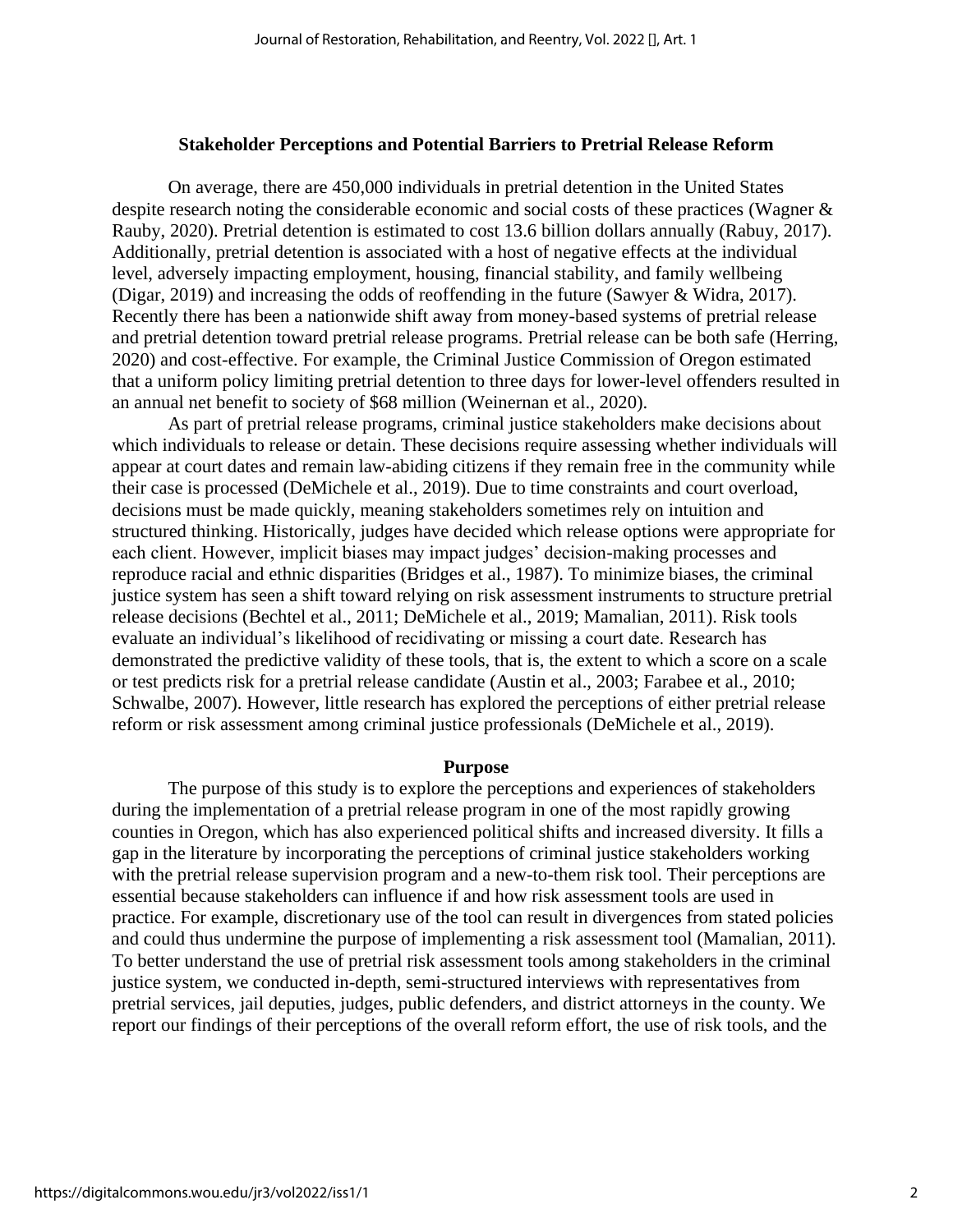specific risk tool chosen by the county, the Virginia Pretrial Risk Assessment Instrument  $(VPRAI).<sup>1</sup>$ 

# **Literature Review**

There are approximately 2.3 million people incarcerated on any given day in the United States, with an estimated 20 percent of them currently awaiting trial (Wagner & Rauby, 2020). One of the most significant decisions made about a person accused of a crime is whether they should be held in jail or released to await trial. Research has identified a host of adverse effects associated with pretrial detention, which significantly increases the probability of conviction, even when controlling for observed differences in those detained and those released pretrial (Lee, 2019). Dobbie et al. (2018) find that this occurs primarily by weakening the defendant's negotiating position during plea bargaining. Using survival analysis, Petersen (2020) also examines the association between pretrial detention and conviction, finding that those detained pretrial plead guilty nearly three times faster than those released. Petersen (2020) argues that this implies that an additional 'cost' of pretrial detention is the fairness of guilty pleas. Dobbie et al. (2018) also found that initial pretrial release has no effect on new crime up to two years after the bail hearing. However, for individuals detained pretrial, the criminogenic effects associated with incarceration result in increased odds of that individual reoffending in the future (Alper & Durose, 2018).

Using data from the nationally representative National Inmate Survey, Anderson et al. (2021) argue that pretrial detention has several negative direct effects beyond the increased likelihood of conviction. It can negatively affect social capital by reducing social networks and cohesion through pathways such as limited visitation. It can have the same criminogenic impacts as prison incarceration and, therefore, affect long-term public safety and reduce system efficiency. It can also be a source of trauma to individuals, by exposing them to victimization and solitary confinement. When individuals are isolated from society, they have challenges accessing employment, face voter disenfranchisement, and exclusion from public housing (Mauer, 2002). It can also negatively impact family structures (Clear, 2007), resulting in situations that lead to more crime in the future (Lankin, 2014). Pretrial detention can also perpetuate racial and ethnic inequalities in the criminal justice system. Martinez et al. (2020) found that Black and Latinx defendants were held longer in pretrial detention and had higher bond amounts. Further, these inequalities in pretrial detention have long-reaching consequences; pretrial detention has been identified as the primary mechanism through which racial and ethnic inequalities in conviction and sentencing manifest themselves (Omori & Petersen, 2020).

The decision to detain or release, with or without conditions, is often made by judges. Laws enacted in states and passed down through judicial precedent govern what factors counsel may argue and what judges may lawfully consider. Under Oregon law (OR. Rev. Stat. §135.230), judges must consider the reasonable protection of the victim or public; the nature of the current charge; the defendant's prior criminal record, if any, including whether the defendant previously has been released pending trial and whether the defendant appeared as required; any facts indicating the possibility of violations of the law if the defendant gets released without regulations; and/or factors that indicate the defendant is likely to appear. Historically, judges have relied on their own expert opinion to make informed decisions about whom should be released or detained pretrial. Recently, however, there has been a shift toward using algorithmic

<sup>&</sup>lt;sup>1</sup> More information on the VPRAI can be found at: https://nicic.gov/virginia-pretrial-risk-assessment-instrumentvprai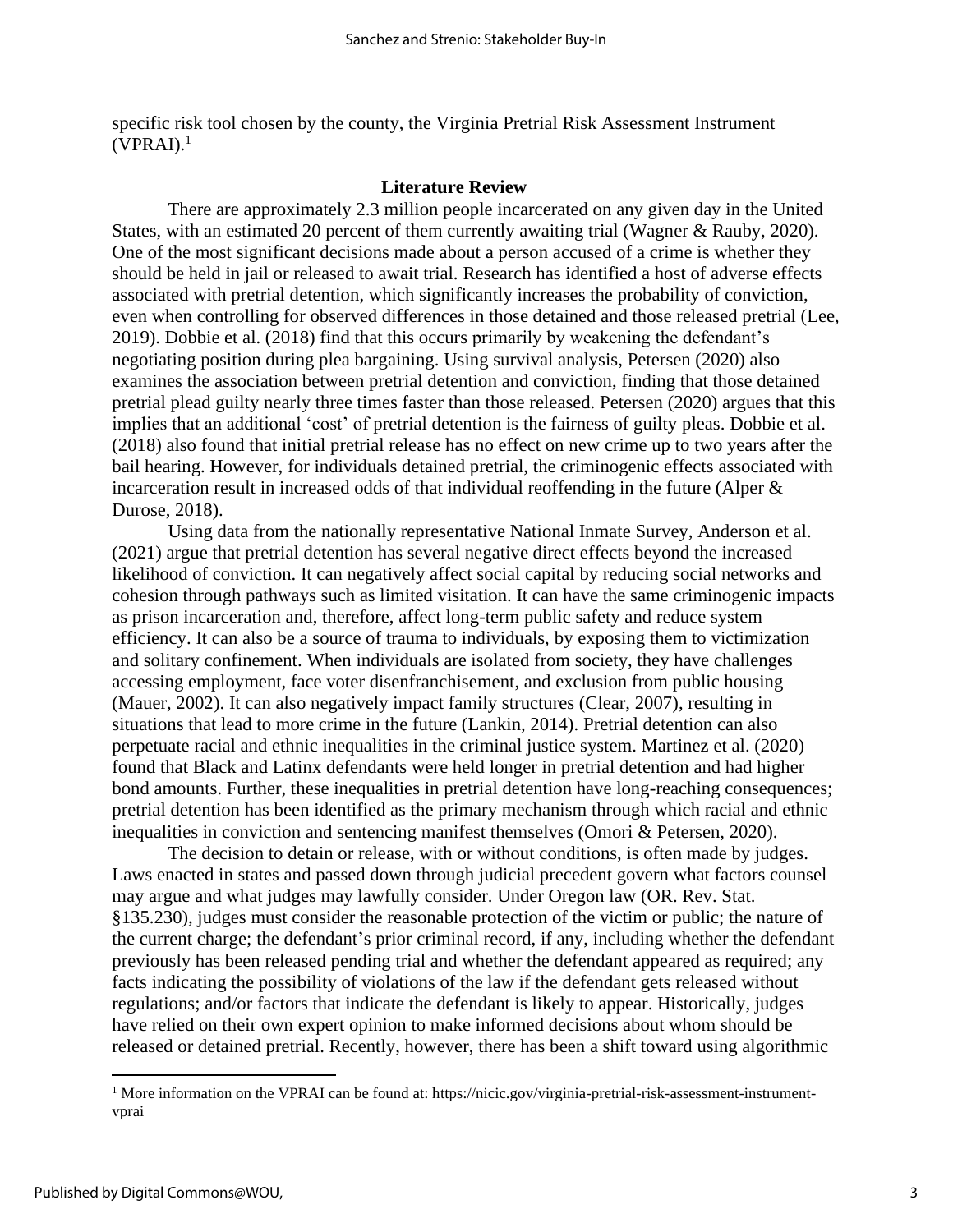risk assessments to aid in making these decisions. The move away from judicial discretion is an attempt to prevent implicit and explicit bias from impacting decisions, which has been welldocumented in the justice system (see, for example, Levinson, 2007; Levinson et al., 2010; Mitchell, 2005; Richardson & Goff, 2012). The move from reliance on judicial discretion only to data-driven models, often in the form of risk assessments, to predict who may commit another crime is becoming commonplace in the criminal justice system, especially those working with Justice Reinvestment Initiative (JRI) grants. Risk assessment instruments have been around since the 1920s, but in 1994, Virginia became the first state to officially adopt one (Burgess, 1928; Harcourt, 2010). Risk assessment instruments provide structure when deciding whether people should be released pretrial (Bechtel et al., 2011; Mamalian, 2011). Research has shown that these tools can accurately place individuals in their appropriate risk category (Austin et al., 2003; Farabee et al., 2010; Schwalbe, 2007). Kahnemann (2011) found that when the courts use structured decision-making tools, it can reduce systematic errors. Modern pretrial risk assessments are more valid than earlier assessments as they contain both static and dynamic risk factors and can even help inform supervision need while on pretrial release (Mamalian, 2011).

Despite the United States being in the "risk assessment era" (Starr, 2015), there are also many challenges and drawbacks associated with the use of risk assessment tools. The first concern is the "individual prediction problem;" that is, since risk assessments use aggregate group characteristics to classify low and high risk, this may go against the value of individualism by classifying risk relative to aggregate subgroups (Hannah-Moffat, 2013; Starr, 2014). Secondly, risk assessment tools are not a panacea for bias in the criminal justice system. Their treatment of race, ethnicity, and gender as binary variables rather than the "complex social constructs" can increase the risk for racial, ethnic, and gender bias (Hannah-Moffat, 2013). In addition, because there are different definitions of recidivism (which is what the tools are attempting to predict; Hannah-Moffat, 2013), the risk assessments may be providing information on the wrong type of risk. For example, they provide information on general riskiness rather than what the judges want to know: how a sentencing decision will affect an individual's risk for recidivism (Starr, 2014). Lastly, although risk assessment tools are described as objective, that label can obscure the subjective nature of how the questions are asked and answered (Hannah-Moffat, 2015). Additionally, practitioners may purposively adjust the score instead of using a formal, but visible, override (Hannah-Moffat, 2015). Although these limitations do not undermine the need for pretrial reform, concerns about the tools require an assessment of the perceptions of the criminal justice professionals using them.

The criminal justice system is in the midst of the "third wave" of bail reform in the United States. The third wave entails a system in which presumptively innocent people charged with offenses are immediately released back into their communities. Rather than placing conditions upon these individuals, the courts offer them services (Van Brunt & Bowman, 2018). Services may include text message reminders, housing assistance, and drug and alcohol treatment. Services may provide the individual with opportunities for long-term community success. The proactive approach to pretrial release has been instrumental in the third wave of bail reform but may result in pushback, such as the assumed guilt of the accused. This assumption can influence the use of discretion, a powerful tool that impacts clients in the criminal justice system. Past research has shown that risk assessment tools can more accurately predict risk to reoffend and fail to appear in court than reliance on professional judgment (Andrews et al., 2006; Grove et al., 2000; Latessa & Lovins, 2010). Reliance on risk-needs assessment tools has also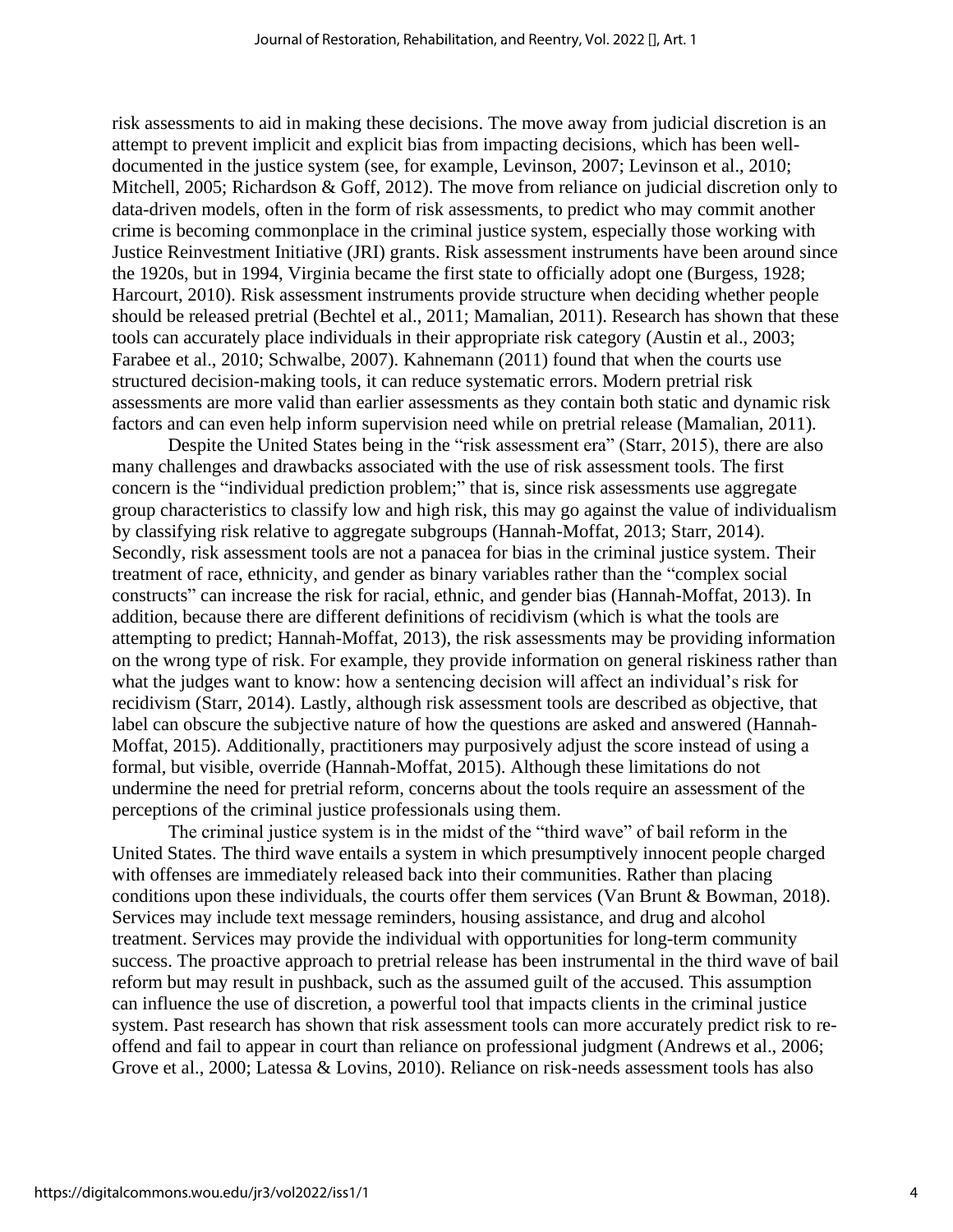been found to reduce recidivism in the community (Grove & Meehl, 1996; Grove et al., 2000; Hanson et al., 2009).

# **Methodology**

This qualitative study used in-depth, semi-structured interviews with 24 stakeholders in a county in central Oregon, which we refer to as "Central County." Although Central County has high population growth, it is considered a mid-size county in the state, with a population of under 200,000 people in 2019 (US Census Bureau, 2021). It is relatively rural, with few urban areas (USDA, n.d.). Like the state overall, Central County is predominantly White (87.3% White Non-Hispanic and 5.96% White Hispanic). Less than 1% of people in the county identify as Black or African American, about 1% as American Indian or Alaska Native, and a little more than 1% as Asian. About 8% of the population identifies as Hispanic or Latino (US Census Bureau, 2021). The median household income in Central County is over \$67,000 with a poverty rate of over 9% (US Census Bureau, 2021).

Semi-structured interviews were chosen as an appropriate source of data for this type of research because they provide rich qualitative narrative and allow the interviewer to probe freely for more information, change the order in which the questions are asked, and adapt follow-up questions depending on the specific information given by the participant (Saldana, 2009). This approach helped us better understand stakeholders' perceptions, experiences, feelings, and current knowledge about the pretrial release program (Patton, 2002). We developed the interview protocol questions in consultation with the pretrial team coordinators so that it met their research needs and areas of interest. Participants also completed a brief demographic survey that was created and distributed via email using the online tool Qualtrics.

### **Participants**

The data were collected between July 2020 and December 2020. The data collection took place online via Zoom because of the COVID-19 pandemic. Purposeful sampling is a widely used technique in qualitative research to identify information-rich cases for the most effective use of limited resources (Patton, 2002). It involves identifying and selecting individuals or groups knowledgeable about or experienced in a phenomenon of interest (Creswell & Plano Clark, 2011). In addition to knowledge and experience, Bernard (2002) and Spradley (1979) note the importance of availability and willingness to participate. The pretrial team coordinators helped us identify people to contact for interviews. We sent an email to each participant asking for voluntary participation, and every individual agreed to participate if their busy schedules could be accommodated.

The full interview sample consists of 24 stakeholders, representing all dimensions of the pretrial release program: four from the District Attorney's Office, four from the defense counsel, six from Parole and Probation, three jail deputies, six judges, and one from the court. Thirtyeight percent of stakeholders identified as female, and 62 percent identified as male. The majority (88%) of the stakeholder sample self-identified as White, Non-Hispanic/Latinx/Spanish origin, fairly similar to the overall demographics of the county.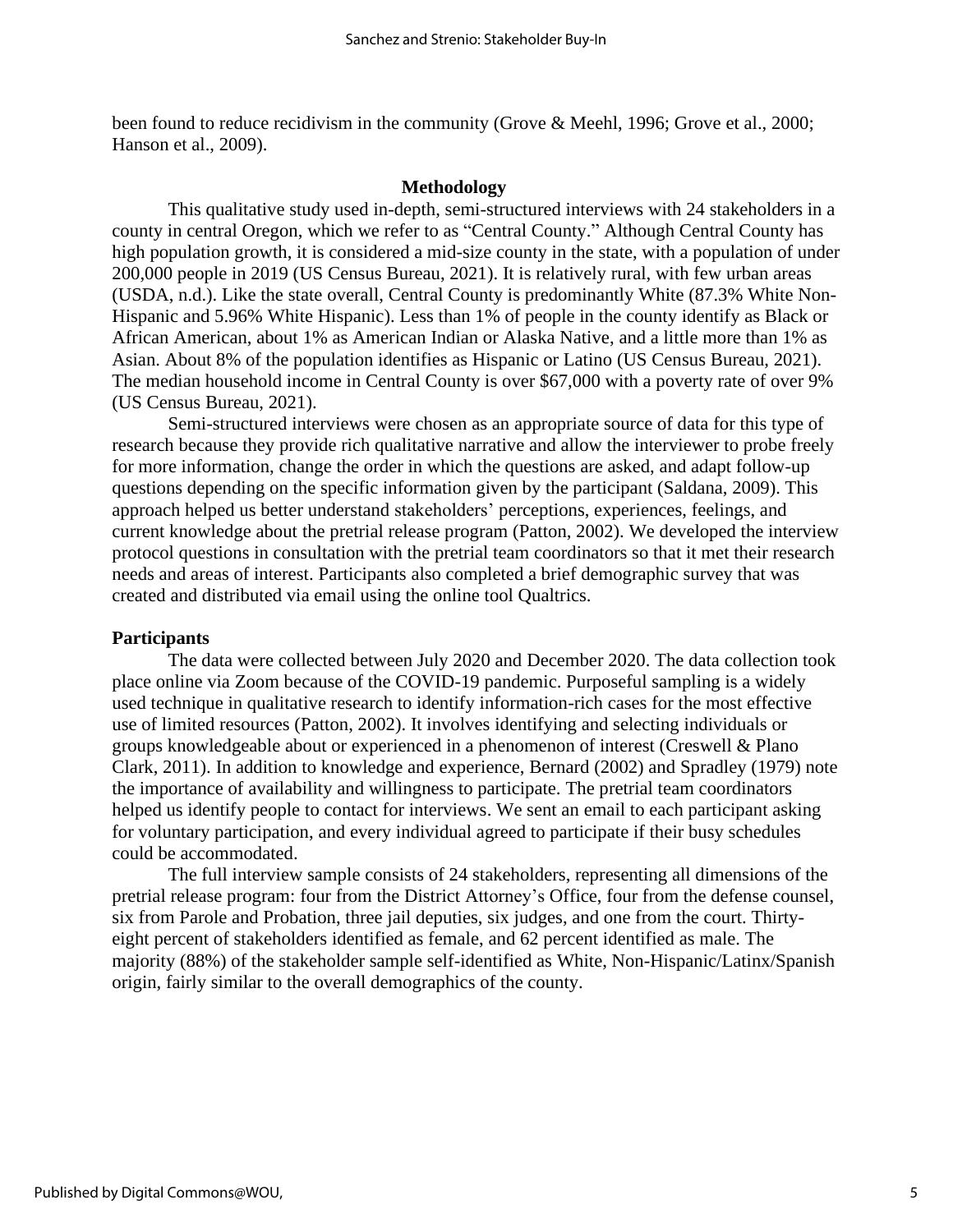| Table 1                                      |  |  |  |
|----------------------------------------------|--|--|--|
| <b>Interview Sample Roles and Pseudonyms</b> |  |  |  |

| Position of Job Title |        |              |              |         |       |       |
|-----------------------|--------|--------------|--------------|---------|-------|-------|
| District Attorney's   | Erica  | <b>Jess</b>  | Kelly        | Angie   |       |       |
| Defense Counsel       | Jake   | Robert       | <b>Misty</b> | Jessica |       |       |
| Parole and Probation  | John   | <b>Betsy</b> | Sydney       | Tyler   | Tommy | Taryn |
| Jail Deputies         | Scott  | Joe          | Alex         |         |       |       |
| Judges                | Andrew | Amber        | Shelly       | Jim     | Annie | Donny |
| Court                 | Mike   |              |              |         |       |       |

*Note: The names in this table are pseudonyms assigned by the researchers and are for the purposes of clarifying roles when reporting interview data only.*

# **Procedures**

The study was reviewed and received Institutional Review Board (IRB) approval. The interviews were conducted individually at a time chosen by the interviewees, except for one group of three participants from the defense bar. The group interview occurred because the only free time in the participants' schedules was during their regularly scheduled office meeting. Their responses were consistent with all other interviewees, showing no significant differences. For this reason, we chose to keep them in the final analysis. Consent forms were attached to the recruitment email that included information about the study, confidentiality, and the right to withdraw. At the beginning of each interview, we re-read the consent form and asked for verbal consent. Due to the COVID-19 pandemic, the interviews were conducted and recorded on Zoom with the participants' permission. We asked the same questions to all participants; however, interviews ranged from 25 minutes to 90 minutes per participant due to differences in participants' knowledge and involvement in the program. The median interview time was 70 minutes. The shortest interview was due to the participant's time constraints. Interviews that lasted longer were the result of participants who were more forthcoming or excited about that topic. At the end of the interviews, we distributed the link to the demographic survey via email.

We probed and encouraged stakeholders to share their experiences with the county's newly implemented pretrial release program, to express their views and opinions, and to share any concerns they might have about the program. The interview guide was semi-structured and focused on four different topics: (1) values and goals of pretrial release, (2) perceptions of pretrial risk assessment tools, (3) factors evaluated in the VPRAI, (4) and training. We took notes and recorded our observations immediately following the interviews. We transcribed the interviews verbatim using the Trint transcription service. We also took several measures to safeguard the confidentiality of data by transcribing and de-identifying data and using two-factor password protection for all files. We discarded all recordings from Zoom immediately after transcription. All names of participants are pseudonyms assigned by the researchers.

# **Data Analysis**

We used a general inductive approach for the analysis of qualitative data. Data analysis was guided by Richards and Morse's (2012) framework for thematic analysis and included the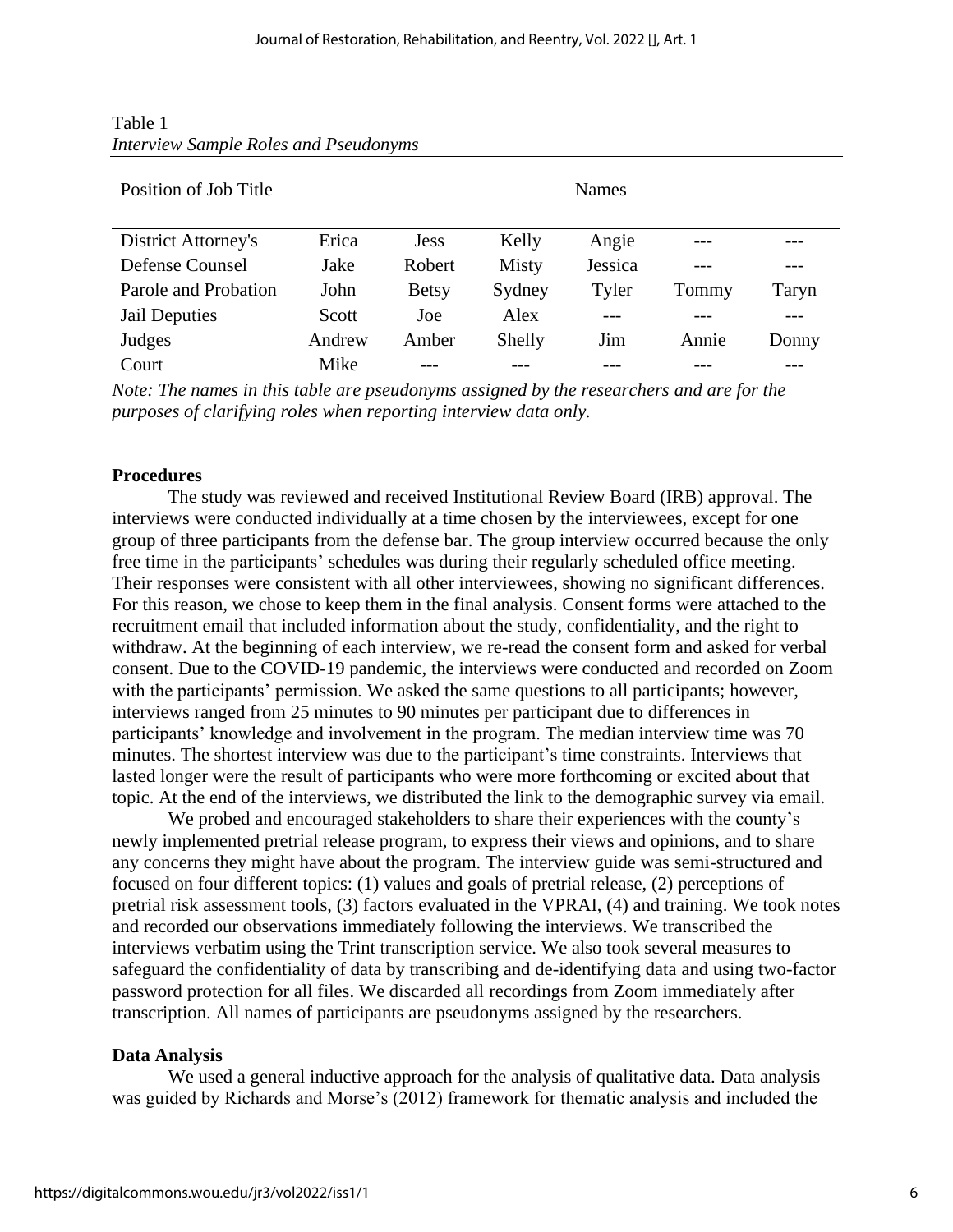following processes: topic coding, creating categories, conceptualizing, and abstracting. Interviews were transcribed and read multiple times in an attempt to absorb rich details and to gain a deeper understanding of each interview (Agar, 1996; Creswell, 2018; Patton, 2015). We began by analyzing the data through organizing and labeling it by hand. During the second and third readings, open coding took place to identify common patterns and representative quotations.

Throughout the coding process, we kept notes on consistent themes, the common language used by participants, and shared stories. We conducted open coding through a line-byline examination of the data. This was followed by a development of clusters of meaning into themes (Moustakas, 1994). Upon completion of this phase, a story could be told, and the analysis could be justified and explained (Hatch, 2002).

#### **Results**

The findings from this study can help illuminate perceptions and potential barriers to implementing a pretrial release program. It was common for the stakeholders to express positive perceptions of pretrial release and the need for the program. Stakeholders also expressed concern about potential barriers to successful implementation, such as the risk assessment tool itself, factors evaluated, and a need for further training. In this section, stakeholders' accounts of four themes are discussed, which have been labeled as follows: Just Keep Them Out of System, The Tool Plus Experience, What Factors Are You Talking About, and Training Would Be Great.

# **Just Keep Them Out of System**

Core values are defined as the fundamental beliefs of a person, program, or organization. All participants were able to identify the core values of the Central County pretrial release program. Despite varying perceptions, the consensus was that pretrial release was meant to "keep them out of the system." John, from Parole and Probation, stated,

I would hope the objective is to identify persons that don't need to be in jail, that are otherwise in jail, can be on pretrial release. I also think the objective is to identify candidates for discretionary departure, and using this, targeting this pretrial release opportunity for those persons, to assist those persons to be a success once they get on probation.

Erica, from the District Attorney's Office, recognized they had not discussed this as a group, stating,

I think the main goals of pretrial, whether you're going to set any conditions or hold someone, asked for them to be detained on bail is that they make their court appearances and that they do not commit new offenses while released. I would caveat that, and this may not be a view of the whole group because we haven't discussed this specifically.

The articulated values and goals of pretrial release varied depending on the stakeholder's position in the justice system. Participants in the District Attorney's Office and jail deputies often articulated similar values and goals associated with pretrial release, whereas the defense counsel and Parole and Probation units were more likely to align. Scott, a jail deputy, stated, "I want to see individuals that change. I want them to have a better life than they currently experience. And our society will be better if they're able to be successful." Joe, also a jail deputy, stated, "People need to be held accountable for what they do; otherwise, they will do it again." The District Attorney's Office and jail deputies often wanted to see people change and not return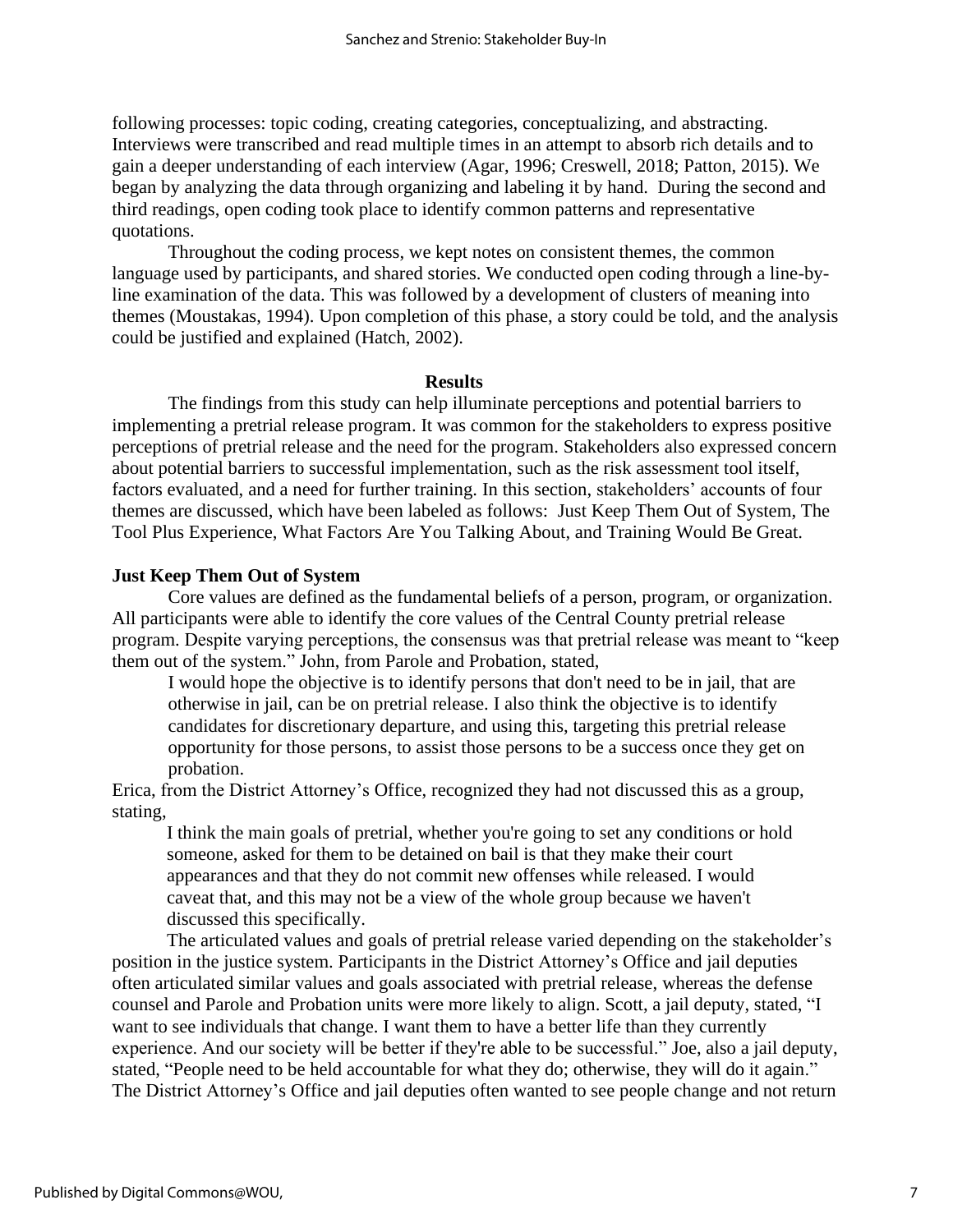to the criminal justice system, ultimately making the community safer. "Our first goal is to make sure we let people out that do not need to be held, but our number one priority is community safety," Jess, from the District Attorney's Office, stated.

Discussion around the values and goals of pretrial release often resulted in individuals discussing what criteria they had in mind when determining whether the program was successful. Throughout these discussions, it became clear that the pretrial stakeholders' group had never directly discussed this. Joe, a jail deputy, said, "For me, if we release them, they go out and continue to use heroin or meth, it is a failure. Whereas other people may be like, 'well, they didn't get charged with any new crimes."

Other stakeholders had different definitions of success. For example, Andrew, a judge, said, "I would presume the program is effective if people are getting released that would not otherwise." Andrew went on to explain that he believed the goal of the county pretrial release program should be to "identify individuals who can be successful outside of an incarceration environment. If we can identify them earlier so they can remain more stable, we will get better outcomes." The defense bar, bench, and Parole and Probation saw the goals as more to provide opportunities to clients that have not been historically offered and to keep people out of jail while their case is going through the system. "I think this is great that people have the opportunity to go through this program when in the past we didn't offer this," Jake, from the defense counsel, stated. He continued, "If I have a client that may be eligible for the pretrial program, I want to know about it so I can try for them."

In conclusion, there was consensus that keeping people out of the system was the main goal of pretrial release. For many of the justice professionals, however, it seemed that the first time they had discussed the values and goals of the pretrial release program was during our interview. The development and adoption of explicit values and goals could help provide direction and measurable outcomes for the pretrial team when implementing a new program, which ultimately benefits clients and the community.

# **The Tool Plus Experience**

Most respondents thought that pretrial risk assessment tools were an efficient way to review information about a defendant, and they valued its allowance for evidence-based decision-making. However, the majority also believed that the decision of the judge or bench was always the most important factor. Betsy, from Parole and Probation, stated, "I think it is great that the criminal justice system is moving towards evidence-based practices." The majority of respondents felt that pretrial risk assessment tools helped minimize human error. A common concern was that before the use of pretrial release tools, people could "interject personal attitudes which would make it likely to interject mistakes," as stated by Jake (defense counsel). Many felt that using a risk assessment tool could be especially beneficial for judges. Amber, from the District Attorney's Office, said, "using evidence-based tools could help judges when making hard decisions."

Support for pretrial risk assessment tools varied by respondents' positions. People not in supervisory positions or major decision-making roles had more concerns than those who held such positions. These participants were concerned that risk assessment tools negated individuals' professional experience. Joe, a jail deputy, said, "I just don't know how I feel about taking away experience." Others' concerns stemmed from their perception that the tools had not proven reliable in the past. There was widespread support for using validated tools in the criminal justice system, however less support for the VPRAI specifically. Perceptions of the VPRAI were tied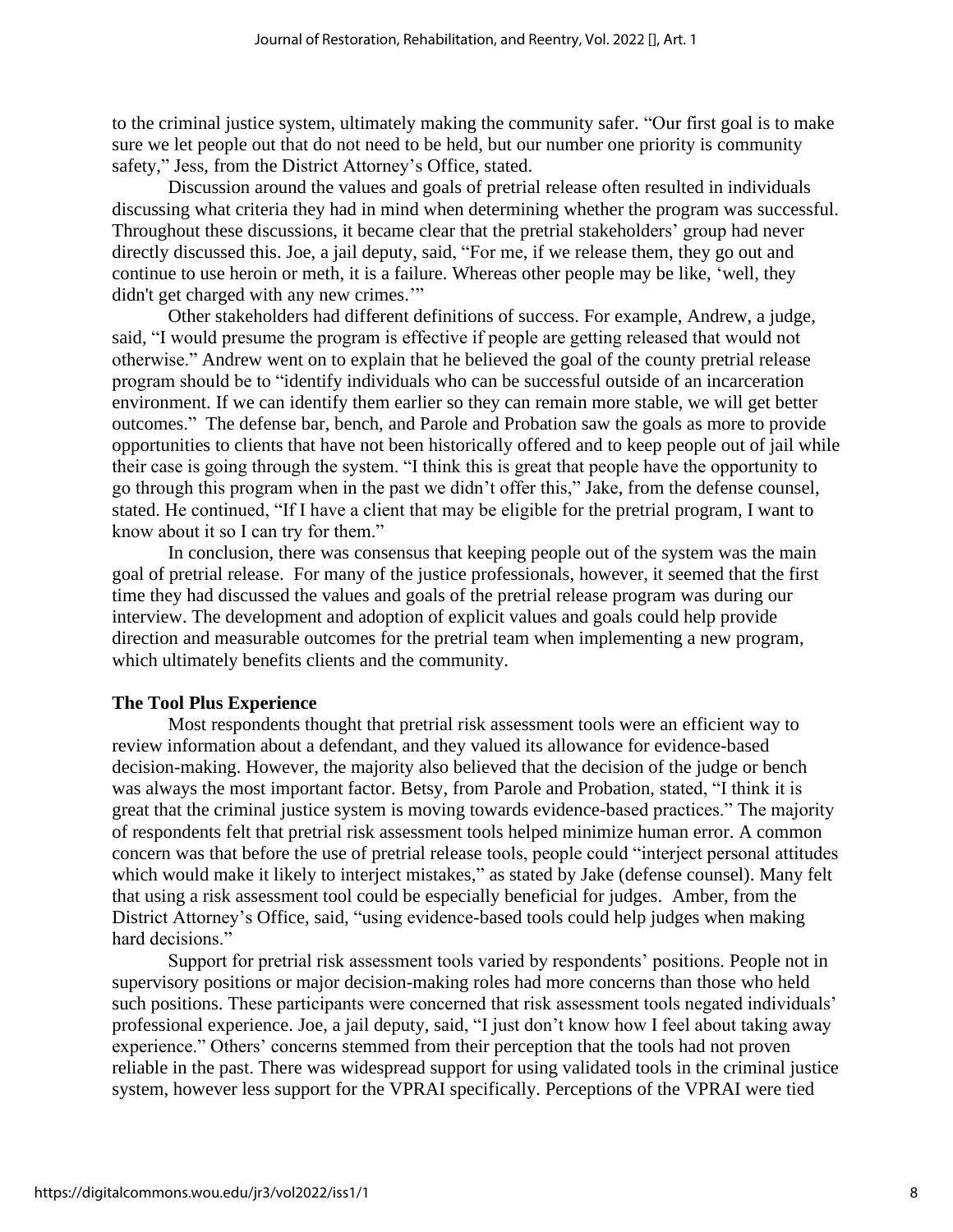directly to individuals' knowledge of the tool, specifically, whether they knew that it was validated and had been modified to meet Oregon statutes. Only a few individuals knew both details.

People were also uncomfortable with the eligible population selected by the county. The District Attorney's Office, defense counsel unit, and Parole and Probation unit wanted to expand the eligible pretrial release population to include more charges. They thought it was great that the county decided "to go big or go home" when selecting the eligible population for pretrial release to be prison-eligible drug and property offenders. However, jail deputies and judges believed the county was already "pushing it" by allowing prison-eligible crimes to be included. These stakeholders often perceived this population as high risk and likely to re-offend. Joe stated,

Drug abuse is a disease, and a part of recovering from that is relapse. But does the history of drug abuse mean they're a danger to the community or to not reappear? I mean, it depends on how you look at that, right? Most people we see are either heroin or meth addicts, and, in my experience dealing with them, they are not working anymore, and they use government subsidies. They may be out there stealing also.

Many of the participants felt that the VPRAI tool selected by the county was unable to capture the risk of reoffending. Joe went on to say,

Here's the offender coming down, they are sick, and the quickest way for them to be not sick is to walk out their front door and go find some more drugs. Is that a failure if we released them from jail? You know, to me, it is. They are breaking the law using.

The deputies in the jail felt that overrides were necessary, both to override a detention decision and to override a release decision to detain. For example, Joe said, "It should be overridden, you know, and it can be over in both ways, right? We've had to, you know, override or request bail just for the fact that we thought they were going to get out immediately, go back to using drugs." Another jail deputy, Alex, summarized what most jail deputies we interviewed felt,

I think there may be times subjectivity creeps in, but very rarely, and I think you should control it, how many times you will override the system. I think if you're wrong, then you've just injured a person for no reason. But I do think that if you see something or know something that may be impactful to the individual or the community, I think it has to be noted.

Conversely, many participants from the District Attorney's Office felt the right population was selected for the program, and that the county should expand the eligible population. Shelly said, "We have to expect people to use again." There was an understanding that using again was a part of the addiction recovery process. We found this group focused more on the safety of the community. Erica, from the District Attorney's Office, said,

I like the VPRAI because it is an evidence-based data tool shared with other counties, and people are not stepping outside the box because that's where mistakes happen. I think mistakes are going to happen no matter what. If we didn't use a tool, I think we'd have more mistakes occurring and some of these mistakes could be predicted because not everybody fits into the right box. But this tool allows us to go down a path to try to pick the best path for individuals.

Participants in the District Attorney's Office recognized the VPRAI was a validated tool, and they were very comfortable with the tool because they used it daily. Judges also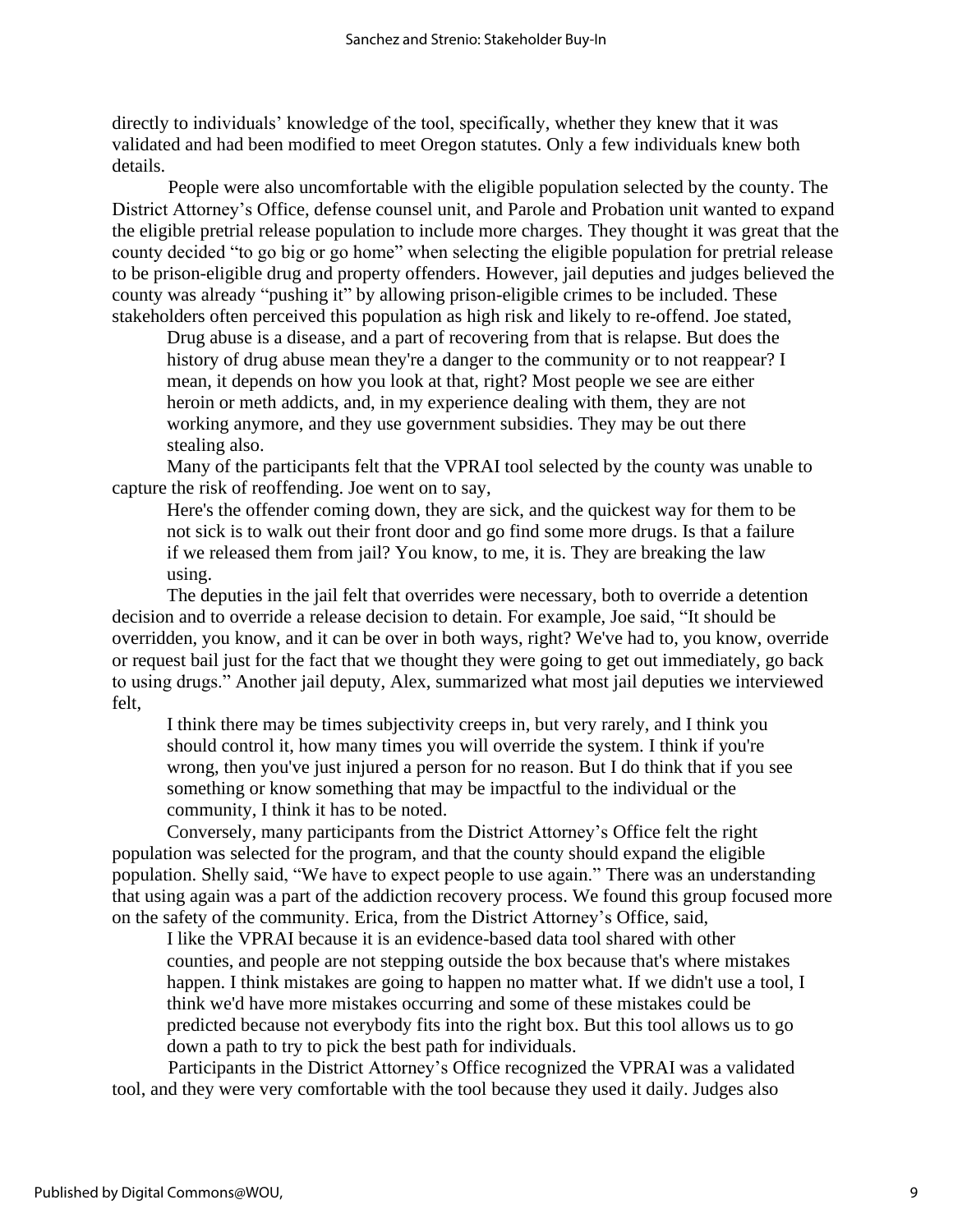showed overwhelming support for the VPRAI. They preferred that the score rarely, if ever, be overridden and that if an override were to occur, it should happen in court where prosecutors and defense attorneys both had the chance to argue for or against it. Judge Shelly explained,

It seems to me like nobody should be overriding the score. When the score comes to court and the state says, 'OK, the score was this, but we think there are these enhanced factors,' and they should be making that argument. I don't think that they should hide behind the tool. Like, I think when you get busy or you hear something is evidence-based, you go, 'oh, it's evidence-based and it must be right.'

Once the judges were informed that the VPRAI was a validated tool, they expressed greater support. As Amber stated, "It would be fact-based, and I would be unlikely to override the tool unless there were exceptional circumstances." Judges also liked that the VPRAI allowed them to see additional notes, as Larry, a judge, said, "It provides context. Sometimes I think it makes a difference to an individual's circumstance."

Nineteen participants in this study felt that the only person that should override or change a score should be a judge, as they felt the judges would be the least biased. Only one person felt that the score should never change, and judicial discretion should not occur. As one person from Parole and Probation stated,

I would be much more inclined to give discretionary decision-making to the judge than anybody else because the judge would be in a position to weigh multiple factors more independently. I guess I don't know under what circumstances they would overrule something, but I think we've lost a lot of independent justice because you can't weigh any person.

Most people felt that the additional information provided to the judges by the VPRAI would lead to a more informed decision. Additionally, judges recognized that they are very busy and had limited time with each case. Jim, a judge, explained, "We usually only have two minutes." He said,

I'm never in my colleague's courtroom, but we are very collegial here... And so just the fact that we're participating in this, I think it's important. There's some messaging from the presiding judge this is important. He says here are some studies, and there's enough respect on the bench to say, 'Hey, he knows what he is talking about and it's on our agenda. I need to take a look at this, and I should look at my practices.'

Every participant in this study trusted the judges. Most people believed this tool would allow the judges to make more informed decisions by allowing for discretion. Erica, from the District Attorney's office, provided a generally representative sentiment saying, "I just believe in our system. You know that judges have to have the final say-so." People were interested in tracking how often overrides occur, but only for educational purposes to improve the process. For example, Betsy (Parole and Probation) said, "It will be a key data point I'm looking at is how many times do judges override the recommendations, and I hope not too often."

But the discretion built into the VPRAI is what led to widespread support. Even judges appreciated the discretion built into the decision-making process, but they wanted it used with caution. Larry, one judge, explained,

When you introduce a human element to something, you introduce something special, and something that can be biased and skewed. To me, you know, as a judge, you have to just say, look you have to trust your partners… Like if you're consistently changing a recommendation, if you're consistently not listening to the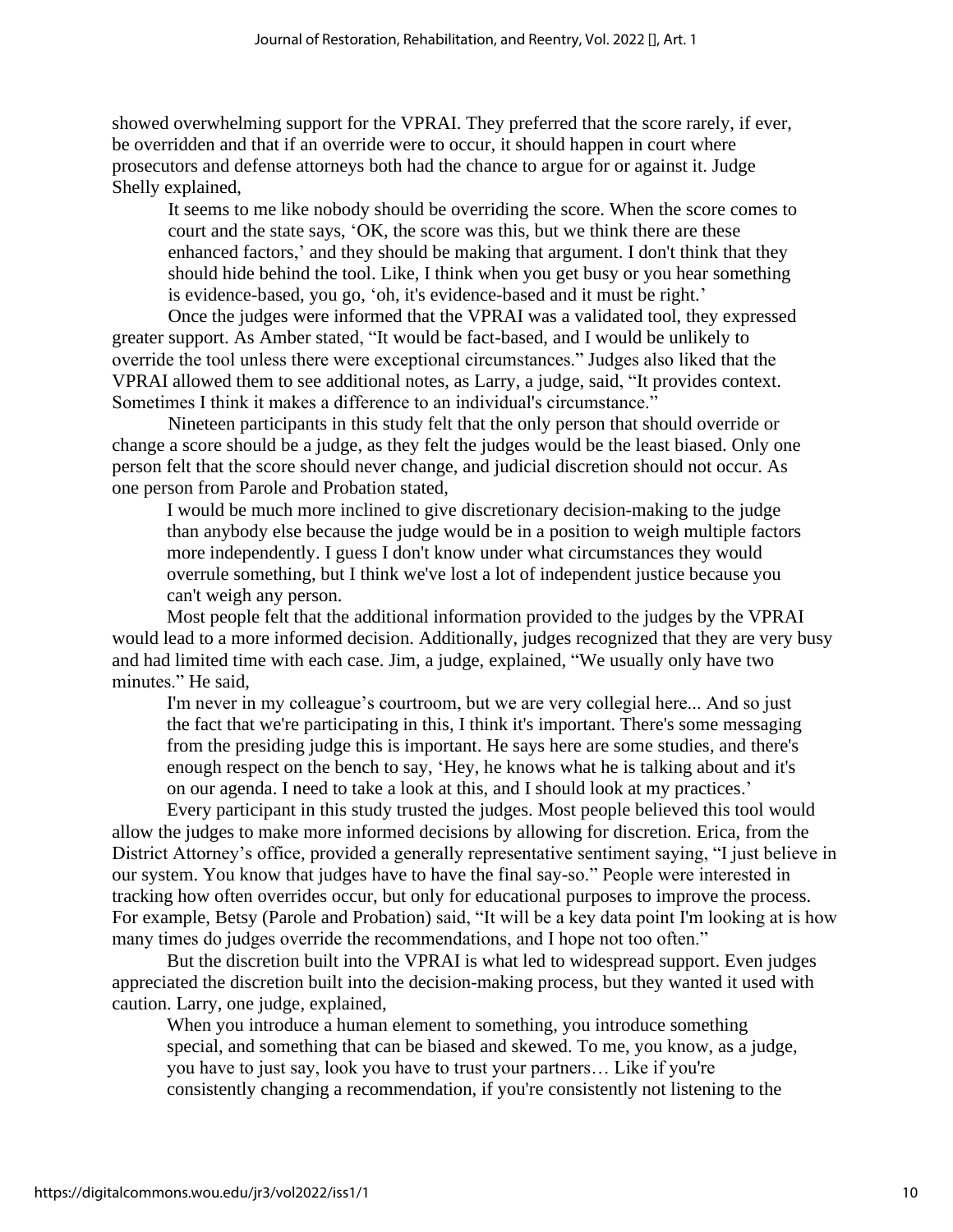parties who have more information than you ever will as a judge, like, why are you doing that? Like, when something doesn't feel right, you need to unpack that because there can be good stuff in there, and there can be bad stuff.

The perceptions of the VPRAI appeared to be more positive because the county had allowed for judges to have the discretion. However, there were concerns about discretion if it did not happen in the courtroom. Among our sample, people were unclear who could use overrides and when they were occurring. Most people wanted the changes tracked in the courtroom. While we found overall support for pretrial risk assessment tools, our findings became more convoluted when we focused specifically on the VPRAI tool itself. No one wanted the county to eliminate discretion at the decision-making stage for judges. People also appreciated the VPRAI had discretion built-in by having a comment box to add notes. Transparency was also key for many individuals' support of the VPRAI.

# **What Factors Are You Talking About?**

We asked every participant about their perceptions and understanding of the VPRAI. Eleven participants were unfamiliar with the VPRAI until we began explaining it to them. Betsy, a judge, stated, "Now that you've identified what that is, I am mildly familiar because I've seen the numbers and that grid." Most participants were unaware of the factors evaluated within the VPRAI when first asked. We listed out the factors for all but four participants. As we listed these factors, most people would nod to show agreement. Most participants assumed that the factors would match with Oregon state statutes but were not sure if they did. Some individuals recalled reading the VPRAI report when the score was generated, but they were unsure if that was a comprehensive list of factors. Annie, a judge, stated,

I've taken it [the VPRAI] off the bench after I've made decisions and before I've made decisions. I've reviewed it carefully to see what goes into these decisions and what boxes were checked. And so, I'm familiar with the report itself. And I could probably surmise some of what you are asking about based on what I see in the report.

Angie, from the District Attorney's Office, said, "Those are the factors already in the statute as primary and secondary criteria." However, most participants were not sure if those were the factors that were in the tool. Once we informed participants of the factors assessed in the VPRAI, all participants were satisfied with the criteria. Jim, a judge, expressed his concerns in the following statement,

I would think those are typically the things that we're looking at when we talk about the release. I think what is more important is criminal history or pending criminal charges. Whether or not they've got some stuff that's not included in there or pending I would think would be the most important for me at the time of release.

Over half of the participants did not think criminal history should be included to determine pretrial release or detention. Among those that supported the inclusion of criminal history, most felt that it should only include recent criminal history. Jim, a judge, said, "It's going to be hard with our population" to ignore criminal history because they were prisoneligible, which often implies a criminal history. Deputy Joe, from the jail said, "I understand that everyone's innocent till proven guilty. But, you know, if you have someone that's been in jail 25 different times for possession of meth…" Joe's concern was that you could not ignore criminal history because it is indicative of future behavior. This individual was not alone in this concern; thirteen others also felt this way.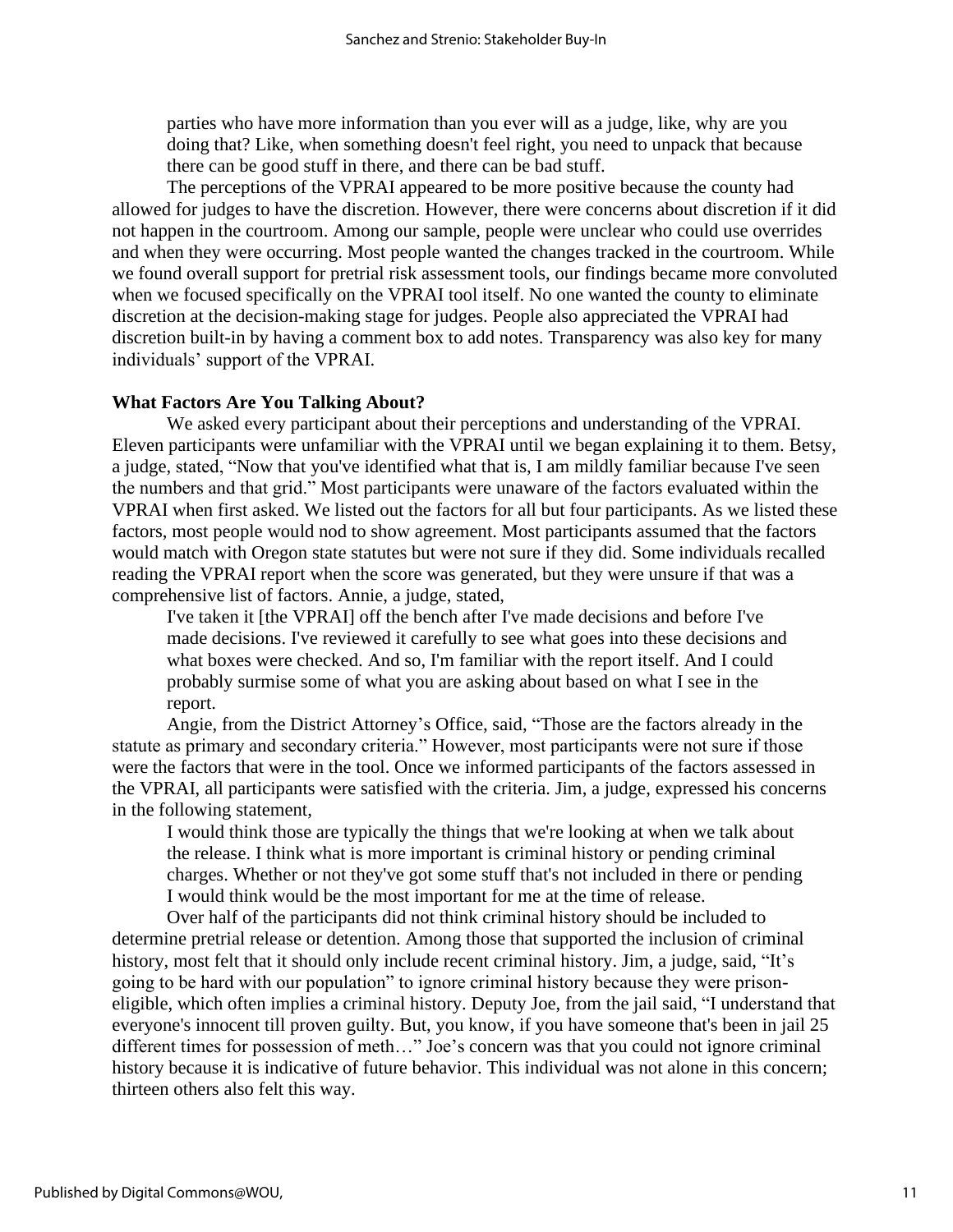However, others had very mixed feelings about criminal history. Erica, from the District Attorney's Office, emphasized *recent* criminal history is most meaningful. "It's important to know whether or not all their history is from the 70s or the 90s." All participants were unaware that the VPRAI does not capture a time frame in criminal history. Judges also saw criminal history as a way to deal with large caseloads because of a lack of time to dive into other factors. Larry said, "And sometimes when you don't have time, you reduce to some fairly historic metrics like criminal history."

This sentiment was in line with many expressed by justice professionals throughout our interviews. Seventeen people believed that criminal history could be problematic, but it is all they have to go on quickly. Others were not concerned with how recent the criminal history was but more about the inherent biases that criminal history can replicate. Annie, who is a judge, stated,

I'm always concerned when we factor in prior criminal record because it runs the risk of perpetuating racial injustice. You know, I'm sure you understand that if we've been over-policing, the criminal justice system is over-represented by people of color.

Some participants said they would never want to see a report that did not include criminal history, some wanted only recent history, and some were not sure it should ever be used.

A unique finding was that several participants said they would be less likely to review the VPRAI when it comes to pretrial release as they were satisfied with the strategies used before the VPRAI was implemented, such as the criminal history forms and interviews with pretrial deputies. Amber, a judge, explained that the new reports seemed the same as ones they already used,

We have a separate peace officer that will go to the jail, interview the defendant, make recommendations for release and provide a condensed bit of information, which is very much like what's in these reports that are now generated. I'm pleased to get the information and make the decision, so I can move on to the next 60 or 80 cases in the same two and a half, three hours.

The idea that the current pretrial program was not different from what the county had been doing was widespread. However, there was a sense of frustration about using a new tool when they already had a process in place for pretrial release. There was a lack of consensus among participants that the new tool provided anything more to the release or detention recommendation. As a judge, Amber said, "The number isn't what would persuade me. What persuades me is what the release officer says." All the judges supported interviewing individuals before scoring them, which can result in more subjectivity than the VPRAI. The factors this participant mentioned are included in the VPRAI. Larry, another judge, said, "I would try to look at the person rather than number unless I was truly confident of the basis for that number." Sixteen people were not sure how the score was generated for the VPRAI.

To ensure that the values and goals of the pretrial program are met, it is imperative that stakeholders understand the tool and how the tool generates a risk score (the number). Joe, a deputy in the jail, describes the perceived arbitrary nature of a number. He explains that the score may not always reflect concerns they may have about an individual,

No, I mean, if I made it clear, like, yeah, if this person gets out, I'm afraid they're just going to instantly go out and use heroin. I think they're going to fail. I admit I relayed that to her (someone in the district attorney's office). She overrode the score. I know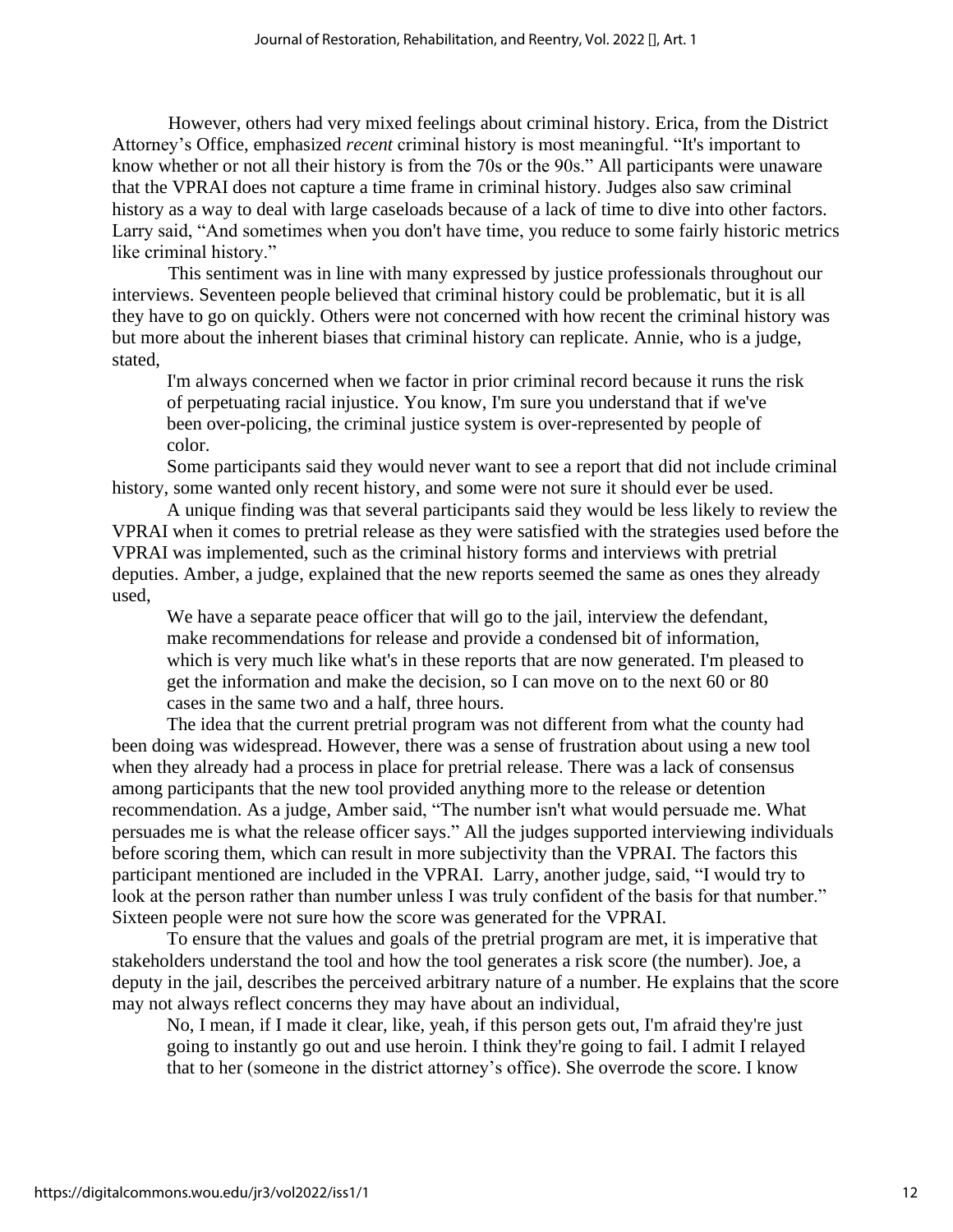part of the problem with that. Is that a failure within this program? If we would let them out there rather than use drugs again?

The ability to utilize discretion was critical to all the stakeholders in the program. The tool is being used, but there is discretion in overrides. An individual can show up to court and not get rearrested for a new crime, which would be considered a success. Most of the criminal justice professionals interviewed were unaware of the specific factors used to evaluate risk in the VPRAI. However, once we informed them of the factors, all but four participants said they were the factors that they would have expected to see, and if they were not in the VPRAI, they felt the county had other tools that allowed them to gather what they saw as missing data.

# **Training Would Be Great**

The stakeholders all felt undertrained and uninformed about the use of the VPRAI for pretrial release. All but five explicitly discussed a lack of training provided before the rollout of the program. Erica, from the District Attorney's Office, said, "I know most people do not know as much as I do. I think we could make an effort to give everyone more training." In response to a question about training, Liz, from the defense counsel group, said,

Even if we had a conversation before it's implemented--because I think that's where you get a lack of buy-in. I don't even think that we understand who qualifies for the program…So, I think if I knew what the boxes are you have to check to even be allowed into the program?

Despite indicating support for risk assessment tools generally, the lack of training made most participants hesitant to support the VPRAI tool. "If the tool was validated, then I would be okay with using it. But I do not even know how they got this tool," Judge Annie said. Despite the tool already being validated, this continuously arose as a concern. Many participants expressed concerns about how the risk score was calculated. It was common for participants to state they were aware of the factors examined in the VPRAI, but when it came to applying the VPRAI, they did not realize those factors helped calculate the score. The tool is designed to minimize subjectivity, but 13 participants preferred to hear what the release officer thought.

We asked questions about training after assessing participants' perceptions of the VPRAI factors during the interview process. While we found widespread support for the VPRAI factors used to calculate the score (except criminal history) and validated risk assessment tools in general, a lack of training made participants feel unclear and frustrated. Jake, a defense counselor, said, "It would be nice to know what my clients are evaluated on and what their risk score is. I do not think anyone has ever told us that." While all the participants talked about the importance of risk assessment tools, there was a desire to better understand the current practices. "I'd love more training," Annie, from the bench, said. Annie even suggested ways training could be incorporated into their busy schedules, "Perhaps they can present at our monthly meetings, briefly, of course. I mean like one page but refresh us."

Sydney, from Parole and Probation, said, "If I understood this is our process and we do this process the same way every time, and this is how we reach the number I may be inclined to support this program." The only participants who felt properly trained were those working with the tool daily or who helped select it. They were aware that further training for all stakeholders may be needed to increase buy-in and ensure successful program implementation. For example, 15 people were concerned that the judges had not received adequate training. "I could be wrong on this, but my sense is the judges have not received formal training," Betty, from Parole and Probation, stated. The concern about providing adequate training for the judges also stemmed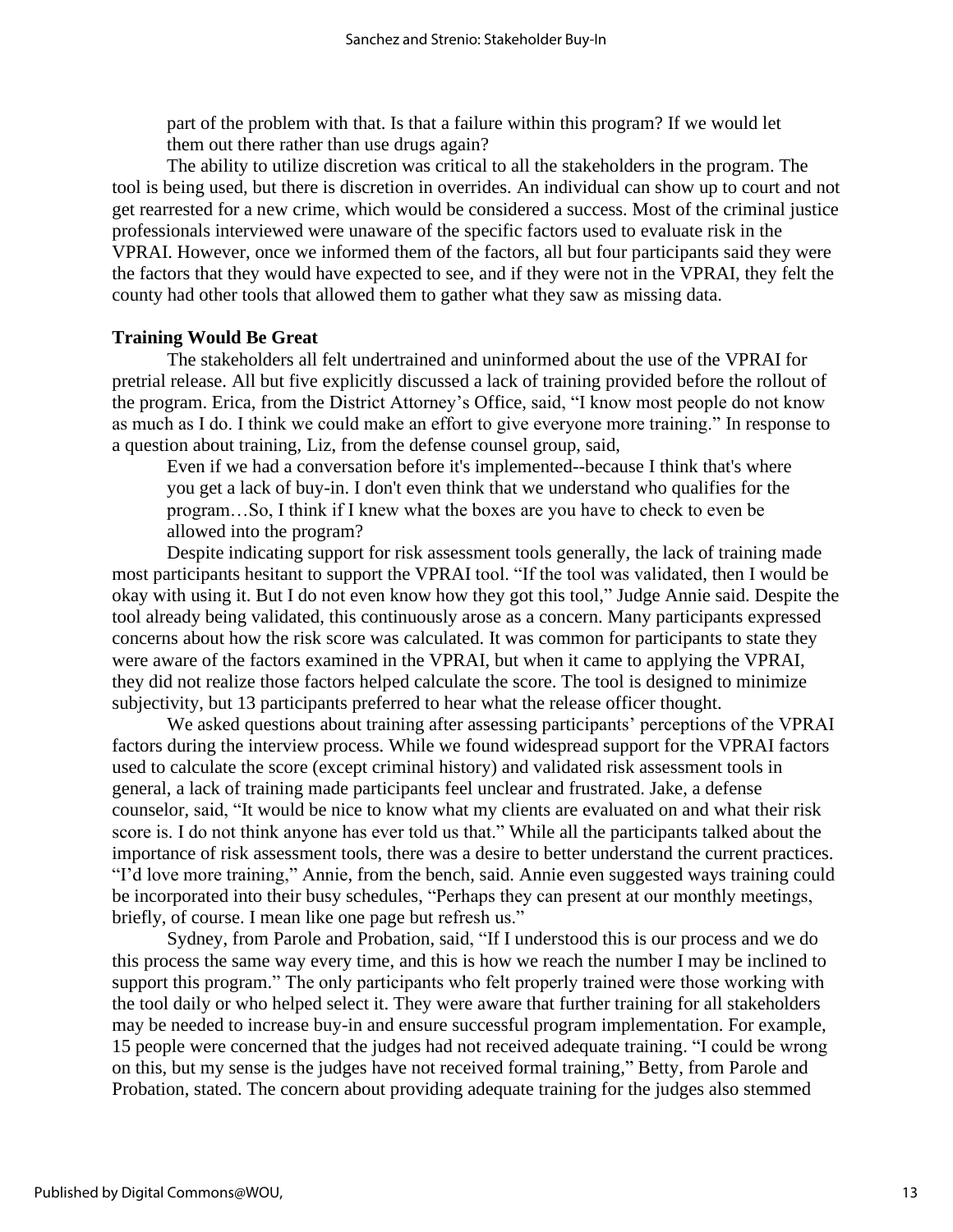from their role as "gatekeepers." Jake from the defense counsel said, "If judges are not buying into this, will the program work?"

All the stakeholders recognized the importance of training and how that can improve the rollout of any new program. There was a desire to offer more training to improve people's perceptions and experiences. There was also recognition that the judges are critical to the success of the program. Often the judges were seen as the gatekeepers for a successful program, and without judges on board, it would never work. The stakeholders in the present study felt confident that they could make time in their schedules for more training. They also felt their county has always worked well together, so this would give them opportunities to continue collaborating. As Robert, in defense counsel, said, "We all work so well together. I know it sounds cliché, but we all respect each other and have great working relationships."

# **Discussion**

In Central County, most people we interviewed supported the use of evidence-based practices. Several findings from the current study are worth discussing, and the present study explores people's perceptions of the potential barriers with pretrial release tools and the tool adopted by their county. While most research on pretrial release reform explores measurable outcomes, this research fills in the gaps using rich qualitative data. The accounts of stakeholders provide Central County with a unique opportunity to examine its current implementation strategies and to ensure a successful program. We identified a level of shared agreement between pretrial officers, judges, and prosecutors regarding risk assessment tools. They recognized the importance of objective decision-making and enhanced efficiency in the decision-making process, valued simplicity, and appreciated the use of validated tools. Future research should explore these experiences, especially the discrepancies distinguished by respondents' role in the criminal justice system.

A primary barrier to consistent implementation was a lack of understanding of the VPRAI and how it was different from what the county was already using to make pretrial release decisions. It is important to understand what professionals think about the factors evaluated within the VPRAI because this could influence how they implement and use the risk assessment tool. Recent research found negative perceptions of risk assessment tools by justice professionals can affect adherence to the tool (Terranova et al., 2020). If the factors evaluated are seen as unreliable or missing key variables, it may lead to less support.

Many participants implied that their resistance to using a new tool was because they did not understand why it was being used. These concerns suggest the need to develop values and goals to provide direction and measurable outcomes as well as to provide support for training. Identifying values can help people within organizations determine if they are on the right path in fulfilling the overall goals and mission. This contrasts with the goals of a program, which are the concrete, measurable outcomes that can be obtained or finished (Hayes, Barnes-Holmes, & Roche, 2011). The values and goals identified by the criminal justice professionals in this study were inconsistent when it came to identifying the role of pretrial release in the justice system, a finding that is supported by the literature (DeMichele et al., 2019). Understanding individual stakeholders' perceptions and experiences of pretrial release can help improve adherence to any pretrial risk assessment tool and, therefore, improve the accuracy and reliability of pretrial decisions (Terranova et al., 2020).

Terranova et al. (2020) found that support for pretrial risk assessment tools will be impacted by perceptions of the tool. Those who knew that it was a validated, evidence-based tool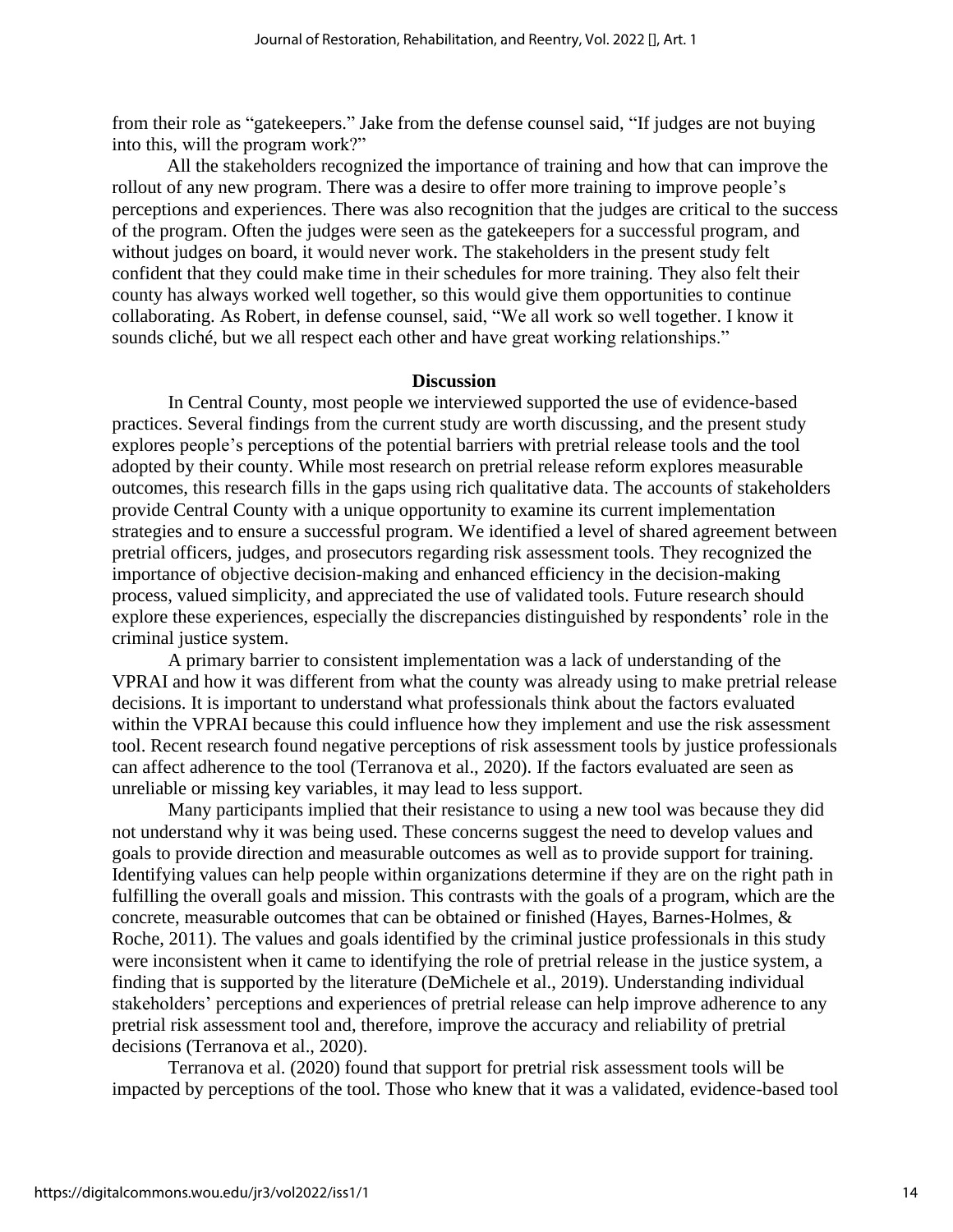were also those most likely to support it. The judges were supportive of the tool but often untrained. This was a significant finding because judges were seen as "the key" to the success of the program. Being cognitively busy induces judges to rely on intuitive judgment, which may lead to hasty decisions (Guthrie et al., 2007). There was widespread recognition that the judges had very heavy caseloads and not a lot of time. Nugent (1994) found most judges attempt to reach their decisions utilizing facts, evidence, and highly constrained legal criteria while putting aside personal biases, attitudes, and emotions. If they were further informed about the purpose of the VPRAI and how the report is generated and assured that overrides could only occur in the courtroom, the judges would be more supportive of the VPRAI.

Our results show that training is critical when beginning to implement a program. Some respondents had extensive knowledge of the current program, but others had limited information. Although there was widespread support for evidence-based practices, risk-assessment tools, and the factors within the VPRAI, training is needed to improve overall support. Many participants were unaware of why the VPRAI was selected, that it is validated, how the score is calculated, and how decisions were being made when asking to detain or place conditions upon individuals.

Judges already have continuing legal education programs in place. The justice system could build on this existing training to offer opportunities more relevant to the current pretrial release program being implemented (Guthrie et al., 2007). Although judges usually make the ultimate decision to hold or release an individual, several stakeholders can have an influence on these decisions along the way. If there is a heavy reliance on the perspectives of the person interviewing the clients, it may lead to bias (Guthrie et al., 2001). Training may help judges understand the extent of their reliance on intuition and identify when such reliance is risky, which can be the first step to instituting change. They may then be more likely to deliberate and intervene to modify behavior and address underlying prejudices and attitudes (Guthrie et al., 2007). Criminal justice professionals serve an essential role in the implementation of pretrial release; however, the push toward evidence-based risk assessments can create further challenges if they are not properly trained. Training and education help ensure smooth policy implementation, which can increase awareness, understanding, utilization, and commitment to policy changes (Mallicoat & Gardiner, 2013).

#### **Limitations**

Despite these contributions, there are also several limitations to the current study. First, the current sample only includes stakeholders in the criminal justice system. Although we originally set out to include both stakeholders and clients, we did not capture a large enough sample size to make the data meaningful with the few client interviews we were able to conduct. Unfortunately, research has continued to exclude clients' perceptions, and future research should explore their experiences within the criminal justice system. In addition to our sample size, our study was designed to include certain people, which may have unintentionally excluded other professionals who work with pretrial release (Ross & Bibler Zaidi, 2019), and therefore may represent a bias with the study design. The sample may be biased because we relied on purposeful sampling, and the pretrial coordinator team provided us with recommendations of people to contact.

Second, threats to external validity include factors that might inhibit the generalizability of results from the study's sample to the larger, target population. Third, interviews may lead to inaccuracies due to social desirability bias, which threatens internal validity (Lavrakas, 2008). Participants' awareness that they are part of the research study can also influence outcomes,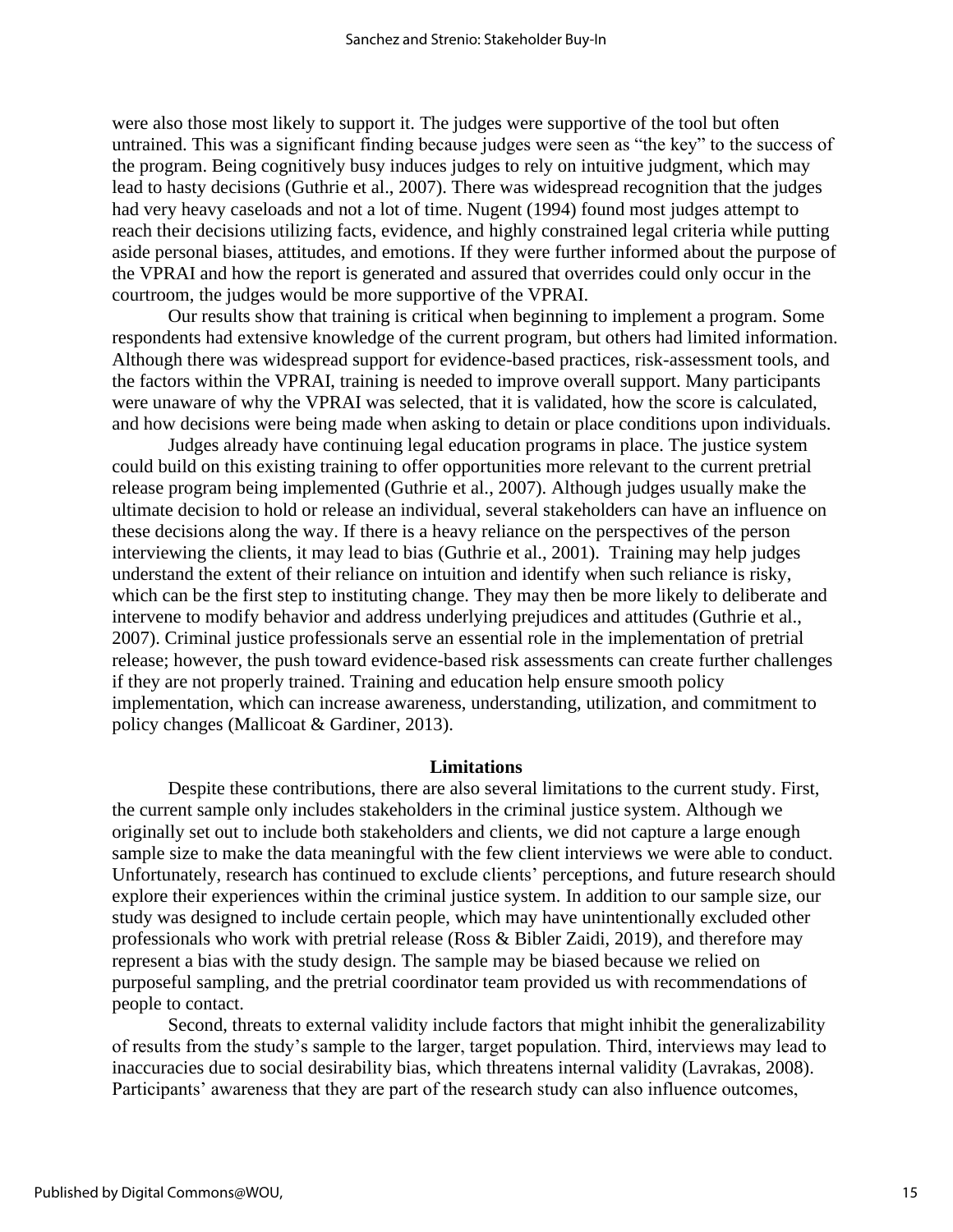commonly referred to as the Hawthorne effect, and limit the external validity of findings (Segwick & Greenwood, 2015).

# **Conclusion**

Despite these limitations, this research adds to the growing body of literature on pretrial release reform. First and foremost, this study illuminates the implementation process of pretrial release. As noted, future work should incorporate more perspectives to fully understand stakeholders' experiences and perceptions since evidence-based practices are not without risks and challenges. Research is continually occurring on pretrial risk assessment tools, and it is crucial to stay informed of critiques (VanNostrand & Keebler, 2009). Since judges' decisions may be predicated on empirically based risk-assessment models, the level of pretrial detention may be affected only marginally, if at all, with the implementation of a tool. Success cannot be measured via quantitative data alone. Even if the rates of pretrial detention decrease, jurisdictions may be making unfounded determinations about whom is a viable risk, using discretion rather than tool recommendations. Research also encourages counties to ensure that they limit the use of conditions placed on individuals released pretrial because highly restrictive conditions, including GPS tracking and electronic monitoring, may have negative outcomes (Van Brunt & Bowman, 2018).

The idea of the tool is that it can objectively predict the defendant's risk of recidivating and risk of flight without relying on intuition, discretion, or subjective beliefs (Van Brunt & Bowman, 2018). The focus should be less on ascertaining risk and more on ensuring the success of those who are in the community pending trial (Van Brunt & Bowman, 2018). There is limited work that explores stakeholders' perceptions around the implementation stage of risk-assessment tools. This study suggests that there is potential for creating a dialogue that can improve policy implementation. As such, additional research and investment in this topic can lead the way to enhanced implementation of programs, policy changes, the dialogue surrounding evidence-based practices, and partnerships with researchers.

#### **References**

Agar, M. (1996). *The Professional Stranger*. (2nd ed.). Academic Press. New York, NY. Alper, M. & Durose, M. (2018). *Update on prisoner recidivism: A 9-year follow-up period (2005-2014)*. Bureau of Justice Statistics. <https://www.bjs.gov/index.cfm?ty=pbdetail&iid=6266>

- Anderson, C. N., Cochran, J. C., & Montes, A. N. (2021). The pains of pretrial detention: Theory and research on the oft-overlooked experiences of pretrial jail stay. In C. S. Scott-Hayward, J. E. Copp, & S. Demuth (Eds.), *Handbook on pretrial justice* (1st ed.). Routledge.
- Andrews, D., Bonta, J., & Wormith, J. (2006). The recent past and near future of risk and/or need assessment. *Crime & Delinquency, 52*(1), 7-27. <https://doi.org/10.1177/0011128705281756>
- Austin, J., Coleman, D., Peyton, J., & Johnson, K. D. (2003). *Reliability and validity study of LSI-R risk assessment instrument, final report* (NCJ No. 221277)*.* Washington: The Institute on Crime, Justice, and Corrections, George Washington University. https://www.ojp.gov/ncjrs/virtual-library/abstracts/reliability-and-validity-study-lsi-rrisk-assessment-instrument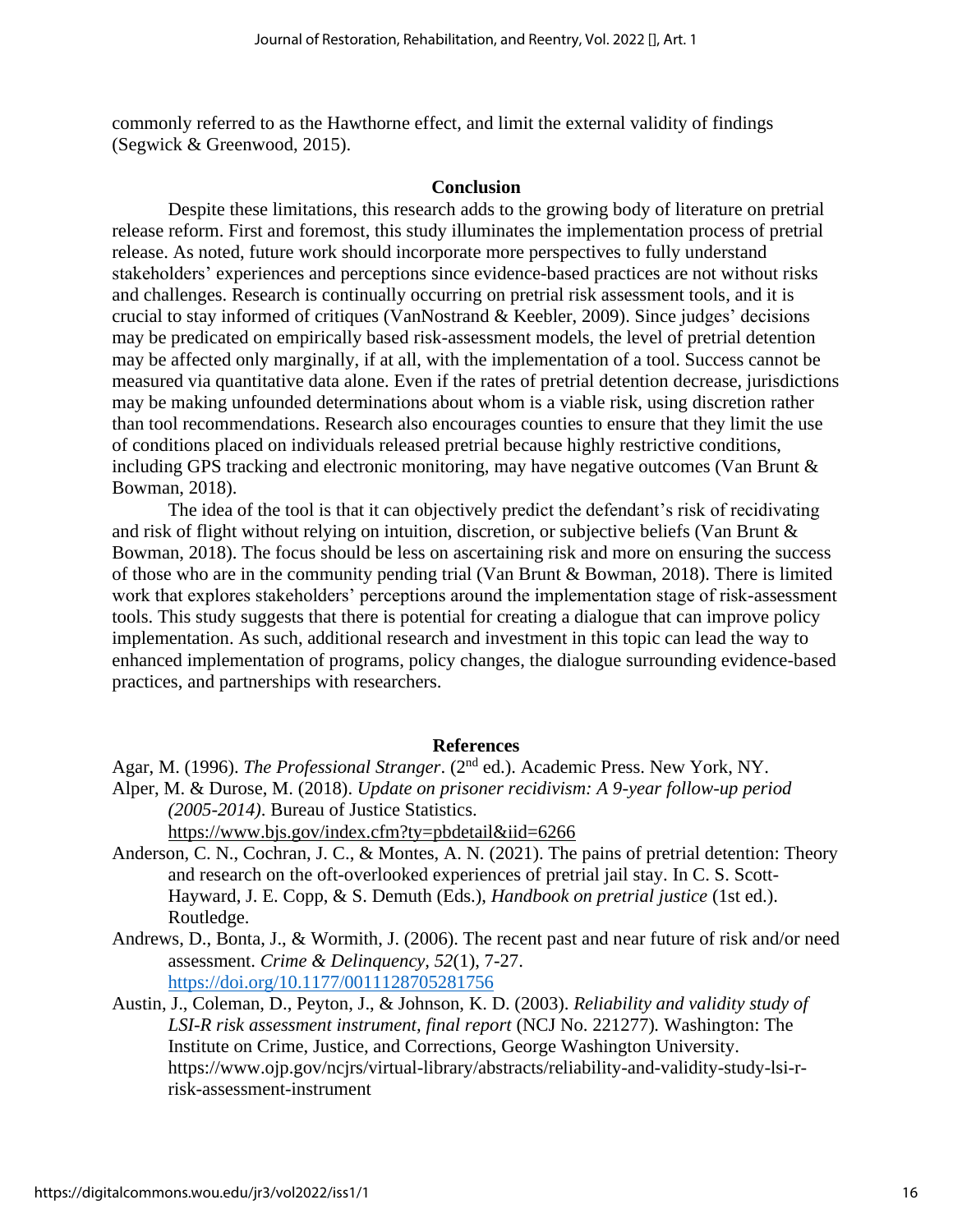- Bechtel, K., Lowenkamp, C. T., & Holsinger, A. (2011). Identifying the predictors of pretrial failure: A meta-analysis. *Federal Probation*, *75*(2), 78-87. https://www.uscourts.gov/federal-probation-journal/2011/09/identifying-predictorspretrial-failure-meta-analysis
- Benard, H. (2002). *Research methods in anthropology: Qualitative and quantitative approaches* (3rd ed.). Alta Mira Press, Walnut Creek, CA.
- Bridges, G. S., Crutchfield, R. D., & Simpson, E. E. (1987). Crime, social structure, and criminal punishment: White and nonwhite ratesu of imprisonment. *Social Problems*, *34*(4), 345- 361.<https://doi.org/10.2307/800812>
- Burgess, E. W. (1928). Factors determining success or failure on parole. In A. A. Bruce, E. W. Burgess, J. Landesco, & A. J. Harno (Eds.). *The workings of the indeterminate-sentence law and parole system in Illinoi*s, (pp.2 21-234). Illinois State Board of Parole.
- Clear, T. (2007). *Imprisoning communities: How mass incarceration makes disadvantaged neighborhoods worse,* Oxford University Press.
- Creswell, J. & Poth, C. (2018). Qualitative inquiry and research design: Choosing among five approaches. Sage Publications, Inc.
- Creswell, J. & Plano Clark, V. (2011). *Designing and conducting mixed-method research* (2nd ed.). Sage Publications, Inc.
- DeMichele, M., Baumgartner, P., Barrick, K., Comfort, M., Scaggs, S., & Misra, S. (2019). What do criminal justice professionals think about risk assessment at pretrial? *Federal Probation, 83*(1), 32-41. https://www.uscourts.gov/federal-probationjournal/2019/06/what-do-criminal-justice-professionals-think-about-risk-assessment
- Digard, L. (2019). Justice denied: The harmful and lasting effects of pretrial detention. Vera Evidence Brief, Vera Institute of Justice. <https://www.vera.org/downloads/publications/Justice-Denied-Evidence-Brief.pdf>
- Dobbie, W., Goldin, J., & Yang, C. (2018). The effects of pretrial detention on conviction, future crime, and employment evidence from randomly assigned judges. *American Economic Review, 108(2)*, 201-240. https://doi.org/10.1257/aer.20161503
- Farabee, D., Zhang, S., Roberts, R. E., & Yang, J. (2010). *COMPAS validation study final report*. Prepared for California Department of Corrections and Rehabilitation, University of California, Los Angeles. https://www2.epic.org/EPIC-19-11-08-NE-DCS-FOIA-20191112-Northpointe-Self-Validation-UCLA.pdf
- Grove, W. M. & Meehl, P. E. (1996). Comparative efficiency of informal (subjective impressionistic) and formal (mechanical, algorithmic) prediction procedures: The clinical-statistical controversy. *Psychology, Public Policy, and Law, 2*(2), 293-323. https://doi.org/10.1037/1076-8971.2.2.293
- Grove, W. M., Zald, D. H., Lebow, B. S., Snitz, B. E, & Nelson, C. (2000). Clinical versus mechanical prediction: A meta-analysis. *Psychological Assessment, 12*, 19-30. https://doi.org/10.1037/1040-3590.12.1.19
- Guthrie, C., Rachlinski, J., & Wistrich, A. (2007). Blinking on the bench: How judges decide cases. *Cornell Law Faculty Publications*, 917.

<https://scholarship.law.cornell.edu/cgi/viewcontent.cgi?article=1707&context=facpub>

- Hannah-Moffat, K. (2013). Actuarial sentencing: An "unsettled" proposition, *Justice Quarterly, 30*(2), 270-296. https://doi.org/10.1080/07418825.2012.682603
- Hannah-Moffat, K. (2015). The uncertainties of risk assessment: Partiality, transparency, and just decisions. *Federal Sentencing Reporter*, *27*(4), 244-247.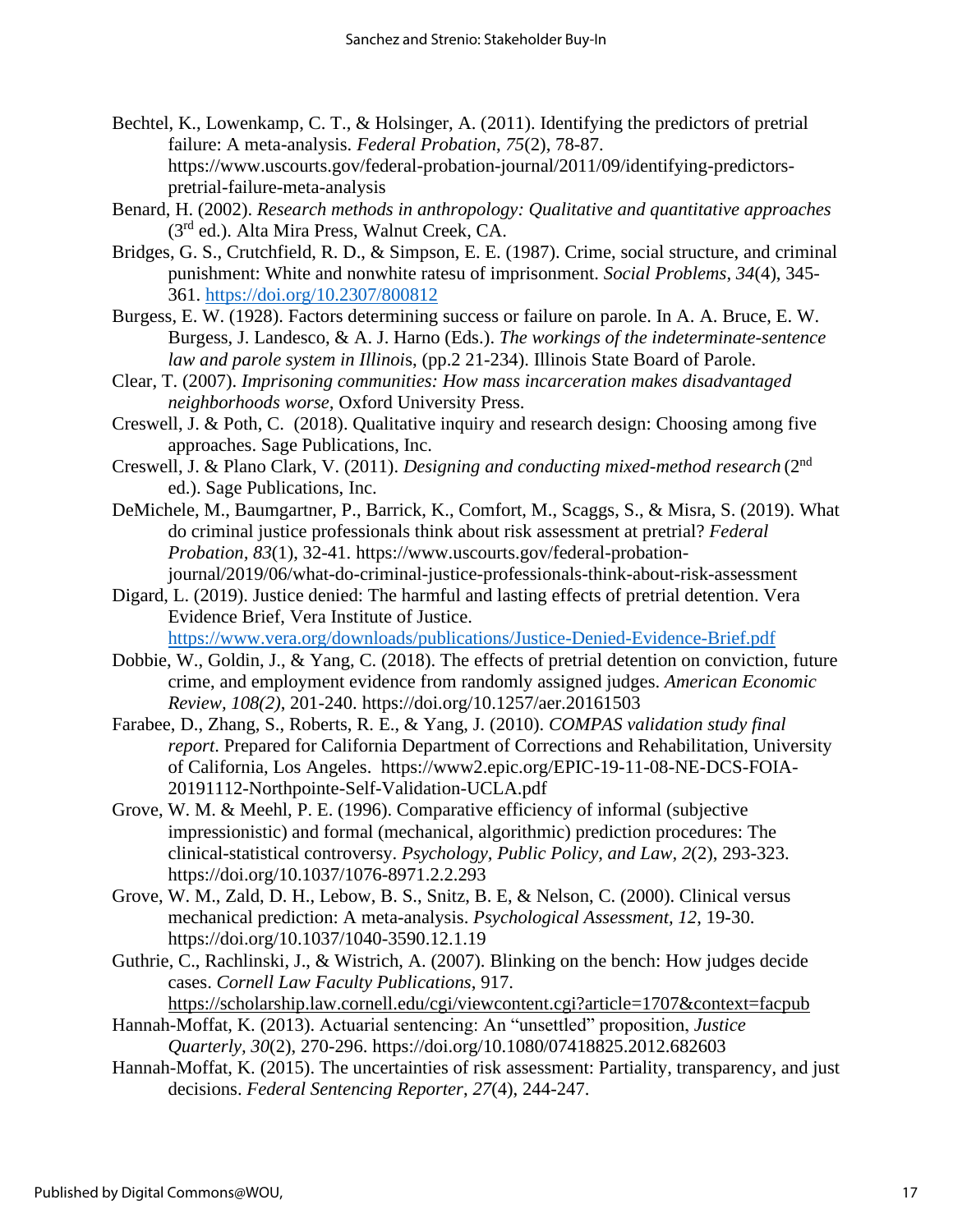https://doi.org/10.1525/fsr.2015.27.4.244

- Hanson, R. K., Bourgon, G., Helmus, L., & Hodgson, S. (2009). A meta-analysis of the effectiveness of treatment for sexual offenders: Risk, need, and responsivity (Research Report No. 2009-01). Ottawa, Ontario, Canada: *Corrections Research*, Public Safety Canada.
- Harcourt, B. E. (2010). Neoliberal penalty: A brief genealogy. *Theoretical Criminology, 14*(1), 74-92. https://doi.org/10.1177/1362480609352785
- Hatch, A. (2002). *Doing qualitative research in education settings*. State University of New York Press.
- Hayes, S. C., Barnes-Holmes, D., & Roche, B. (2011). *Acceptance and commitment therapy: A mindful approach to behavior change*. Guildford Press, New York.
- Herring, T. (2020). Releasing people pretrial doesn't harm public safety. Prison Policy Initiative. https://www.prisonpolicy.org/blog/2020/11/17/pretrial-releases/
- Kahnemann, D. (2011). *Thinking, fast and slow*. Farrar, Straus, and Giroux
- Lankin, P. (2014). Crack cocaine, congressional inaction, and equal protection. *Harvard Journal of Law & Public Policy, 37*(1), 241-294. https://www.harvard-jlpp.com/wpcontent/uploads/sites/21/2014/01/37\_1\_241\_Larkin.pdf
- Latessa, E., & Lovins, B. (2010). The role of offender risk assessment: A policymaker guide. *Victims and Offenders, 5*(3), 203-219. https://doi.org/10.1080/15564886.2010.485900
- Lavrakas, P. J. (2008). *Encyclopedia of survey research methods* (Vols. 1-0). Sage Publications, Inc. https://doi.org/10.4135/9781412963947
- Lee, J. G. (2019). To detain or not to detain? Using propensity scores to examine the relationship between pretrial detention and conviction. *Criminal Justice Policy Review*, *30*(1), 128- 152. https://doi.org/10.1177/0887403416668016
- Levinson, J. D. (2007). Forgotten racial equality: Implicit bias, decision-making, and misremembering. *Duke Law Journal*, *57*, 345-424. https://scholarship.law.duke.edu/dlj/vol57/iss2/2
- Levinson, J. D., Cai, H., & Young, D. (2010). Guilty by implicit racial bias: The guilty/not guilty implicit association test. *Ohio State Journal of Criminal Law, 8,* 187-208.
- Mallicoat, S. & Gardiner, C. (2013). *Criminal justice policy*. Sage Publications, Inc.
- Mamalian, C. (2011). *State of the science of pretrial risk assessment*. Bureau of Justice Assistance. [https://www.bja.gov/publications/pji\\_pre-trialriskassessment.pdf](https://www.bja.gov/publications/pji_pre-trialriskassessment.pdf)
- Martinez, B., Petersen, N., & Omori, M. (2020). Time, money, and punishment: Institutional racial-ethnic inequalities in pretrial detention and case outcomes. *Crime & Delinquency, 66*(6-7), 837-863. https://doi.org/10.1177/0011128719881600
- Mauer, M. (2002). Mass imprisonment and disappearing votes, in *Invisible Punishment: The Collateral Consequences of Mass Imprisonment*, 50-57.
- Mitchell, O. (2005). A meta-analysis of race and sentencing research: Explaining the inconsistencies. *Journal of Quantitative Criminology* 21, 439–466. https://doi.org/10.1007/s10940-005-7362-7
- Moustakas, C. (1994). *Phenomenological research methods* (1<sup>st</sup> ed.). Sage Publications, Inc.
- Nugent, D. (1994). Judicial Bias. *Cleveland State Law Review, 42*(1), 431. https://engagedscholarship.csuohio.edu/clevstlrev/vol42/iss4/6
- Omori, M., & Petersen, N. (2020). Institutionalizing inequality in the courts: Decomposing racial and ethnic disparities in detention, conviction, and sentencing. *Criminology, 58*(4), 678- 713. https://doi.org/10.1111/1745-9125.12257